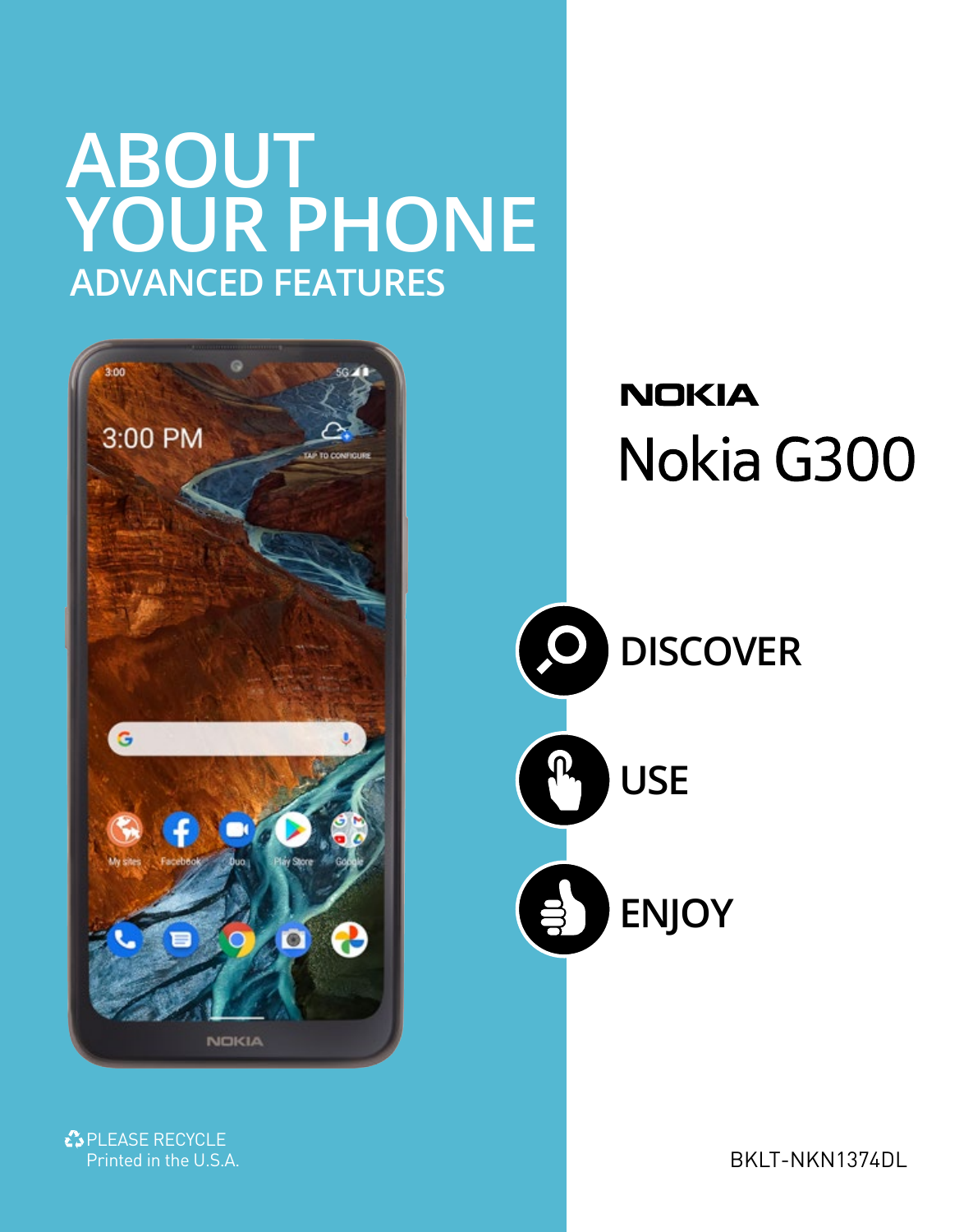## **NOKIA** Nokia G300



- **1. REAR CAMERA/ULTRA-WIDE/DEPTH/FLASH**
- **2. SIM/MEMORY CARD TRAY**
- **3. GOOGLE ASSISTANT KEY**
- **4. HEADSET JACK**
- **5. VOLUME**

#### **6. POWER/LOCK/FINGERPRINT SENSOR**

Wake up or lock the screen with a quick press.

• Press and hold for additional options: » Emergency » Power off » Restart

• Hold registered fingerprint to the sensor button for identification.

**7. APPS:** Slide up for access to all apps.

### **8. NAVIGATION**

- Slide Left/Right to access recently used screen, menu, or option
- Press and slide upward to access recently used applications
- Split screen view: Access the recently used applications screen, tap the icon located at the top of the app which you want to open. Tap Split screen. To select and open another app, tap it. Apps will display together on the top and bottom of screen.

### **9. CHARGER/USB DOCK**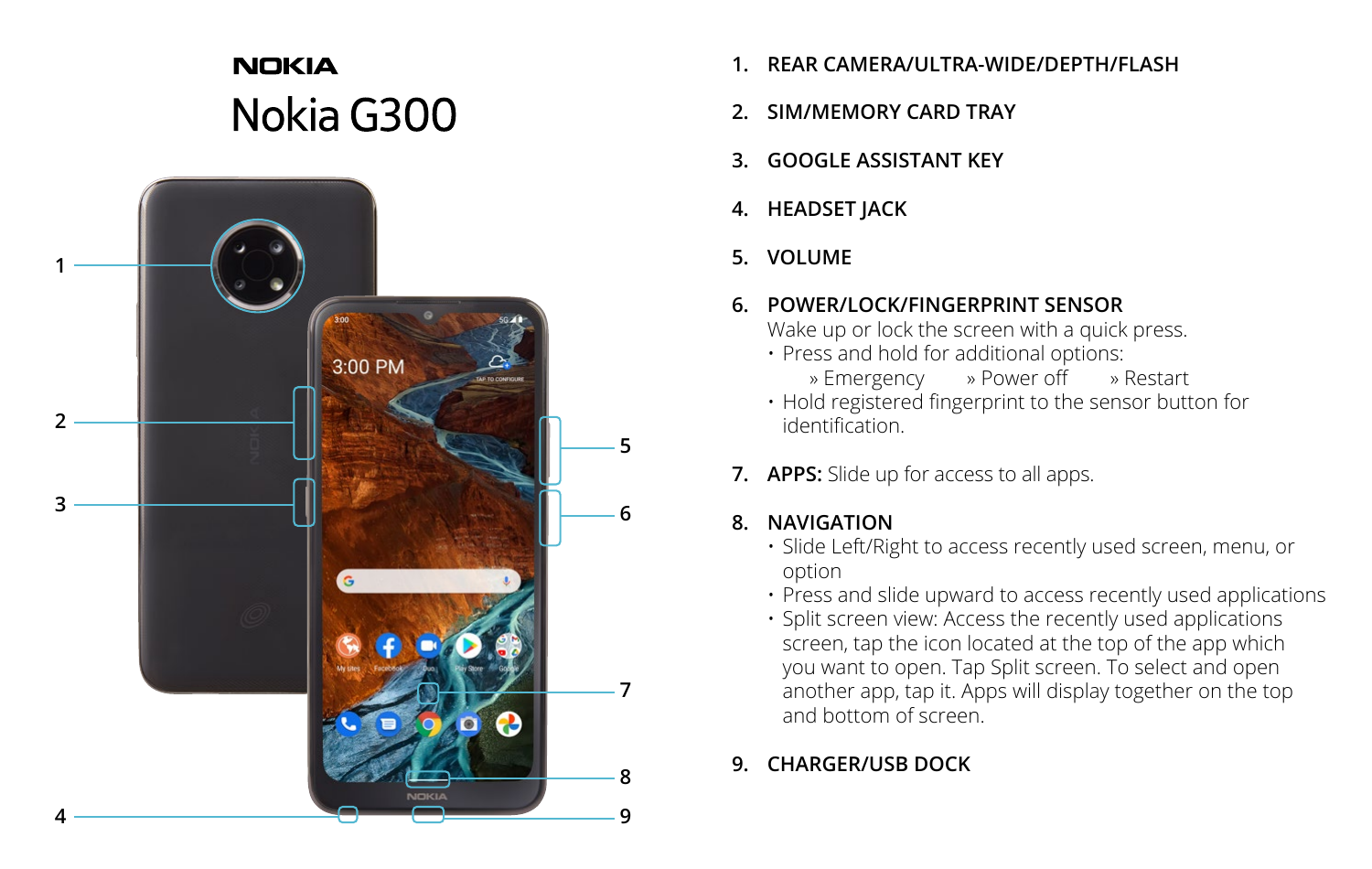## **TABLE OF CONTENTS**

| <b>1. YOUR DEVICE</b><br>Serial Number<br>Phone Number<br>SIM Number                        |  |
|---------------------------------------------------------------------------------------------|--|
|                                                                                             |  |
| Google Drive<br>Google Backup<br>Google Assistant                                           |  |
| Screen Readers<br>Display<br>Interaction Controls<br>Audio & On-screen Text<br>Experimental |  |

| Apps<br>Use folders<br>Play Store<br>Google apps                                                    | 16 |
|-----------------------------------------------------------------------------------------------------|----|
|                                                                                                     | 19 |
| Take a picture<br>Settings<br>Options<br>Modes<br>Google Lens<br>Photos<br>Edit pictures and videos | 20 |
| Make a Contact widget                                                                               | 28 |
|                                                                                                     | 29 |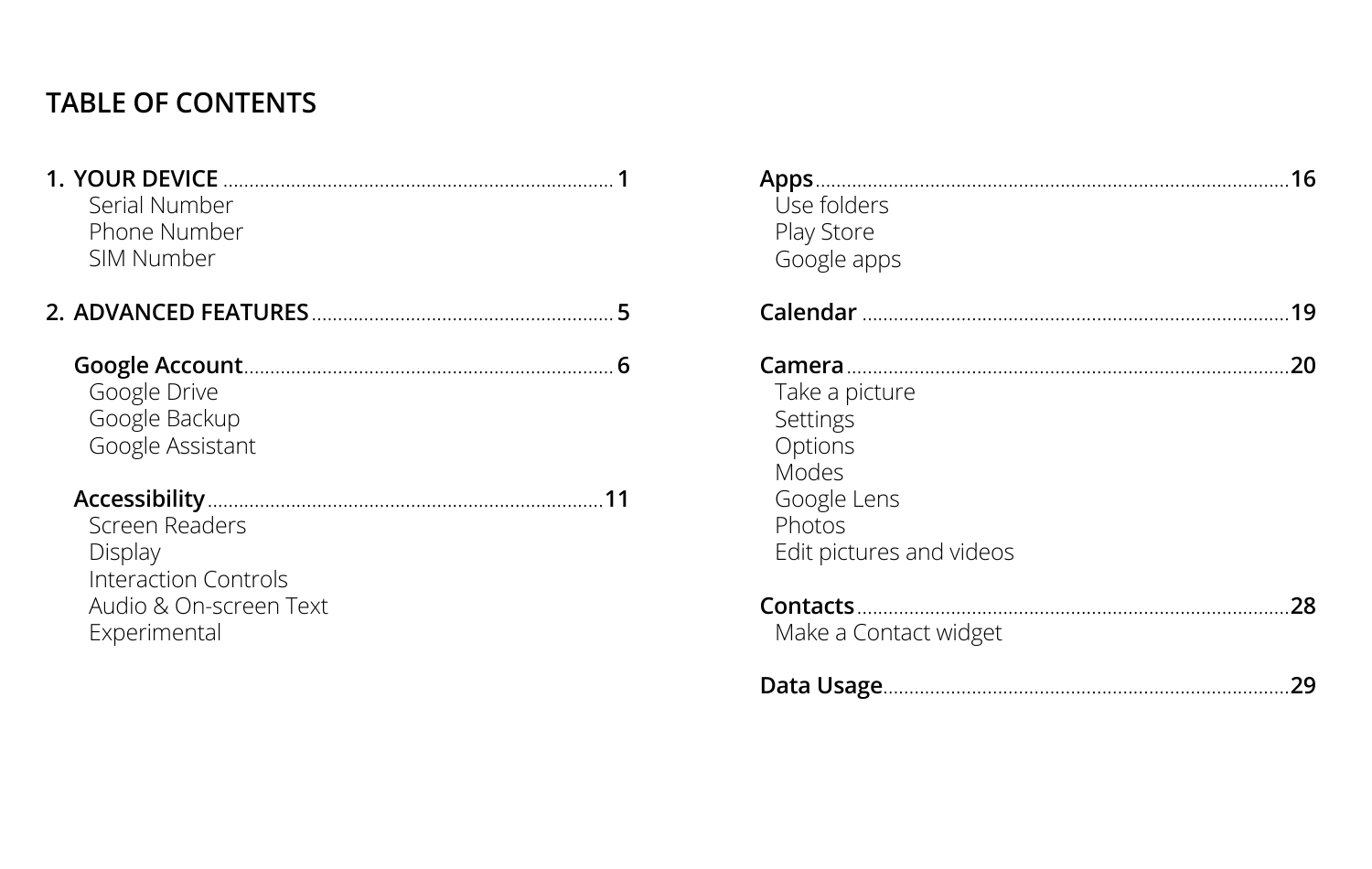| Digital Wellbeing & parental controls 30<br>Screen time<br>Ways to disconnect<br>Reduce interruptions<br>Parental Controls |     |
|----------------------------------------------------------------------------------------------------------------------------|-----|
|                                                                                                                            |     |
|                                                                                                                            | -34 |
|                                                                                                                            | .35 |
|                                                                                                                            |     |
| Printing<br>Split screen multi-tasking<br><b>VPN</b><br>Set Up and Manage a VPN                                            |     |

|                                                                                                                                          | 30 |
|------------------------------------------------------------------------------------------------------------------------------------------|----|
| Screen lock<br>Fingerprint<br>Face Unlock<br>Google Play Protect<br>Find My Device<br>SIM Card Lock<br>App Pinning<br>Permission Manager |    |
| Wi-Fi Share                                                                                                                              |    |
|                                                                                                                                          |    |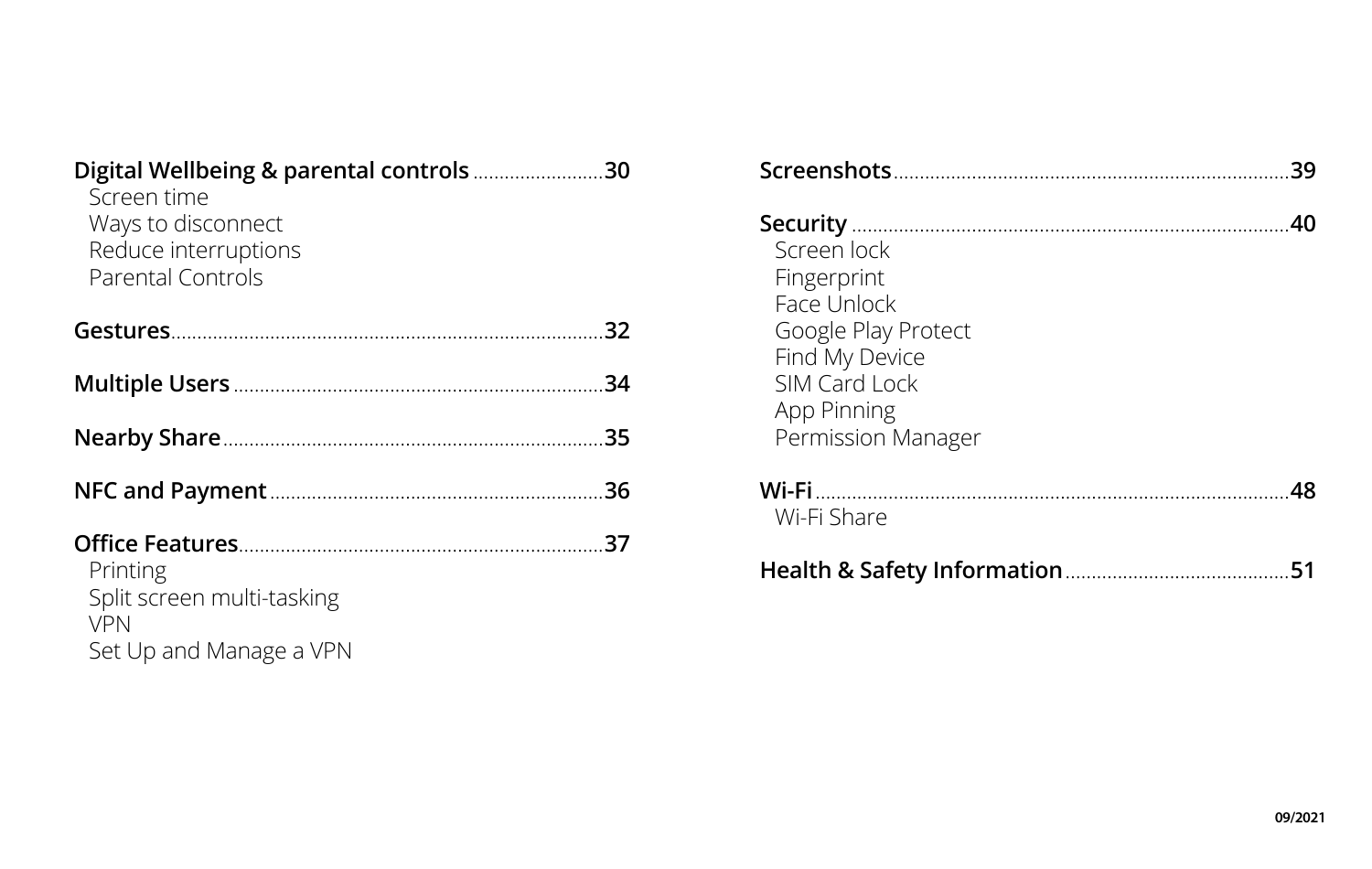# **1. Your Device**

Learn how to access the unique numbers that identify your device. Keep these for future reference.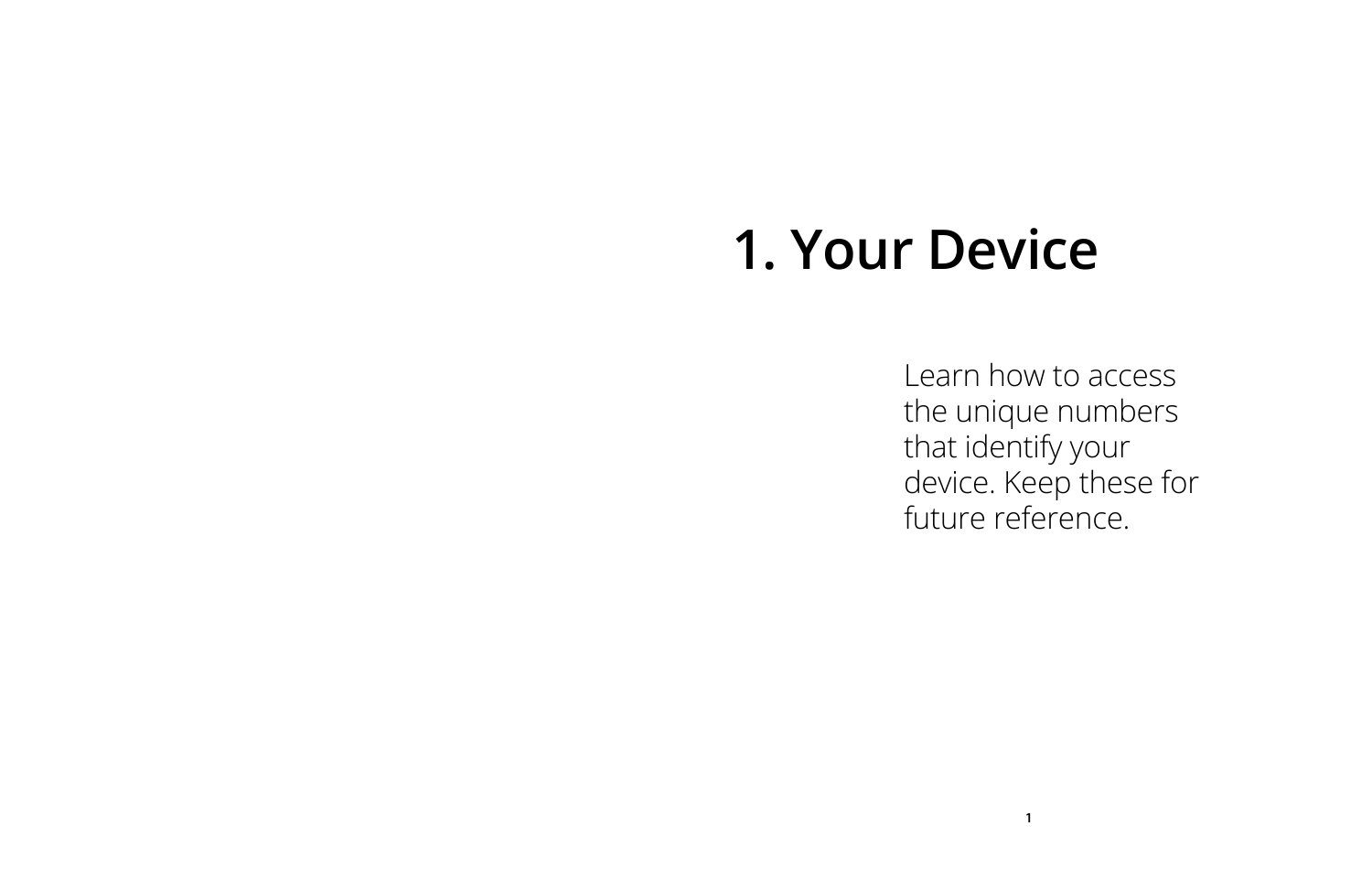## **ESSENTIAL INFORMATION**

Your phone has several unique identifier numbers that you may need for activation and other functions. You can access these numbers as follows:

### **IMEI Number**

← Settings > About phone Your IMEI will appear under **IMEI.**

### **Phone Number**

← Settings > About phone Your Phone Number will appear under **Phone number.**

### **SIM Number**

← Settings > About phone > SIM status Your SIM Number will appear under **ICCID**.

Your SIM number can also be found on the red Activation Card that came with your phone or, on the SIM card.

- 1. Locate the SIM/Memory Card tray on the left edge of the phone.
- 2. Press the pin tool provided into the hole until the tray pops out.
- 3. On the SIM card, you will see a number beginning with **89**. This is your SIM number.

### **For more information about your device:**

Go to your service provider's website > Help > Tutorials and User Manuals > select device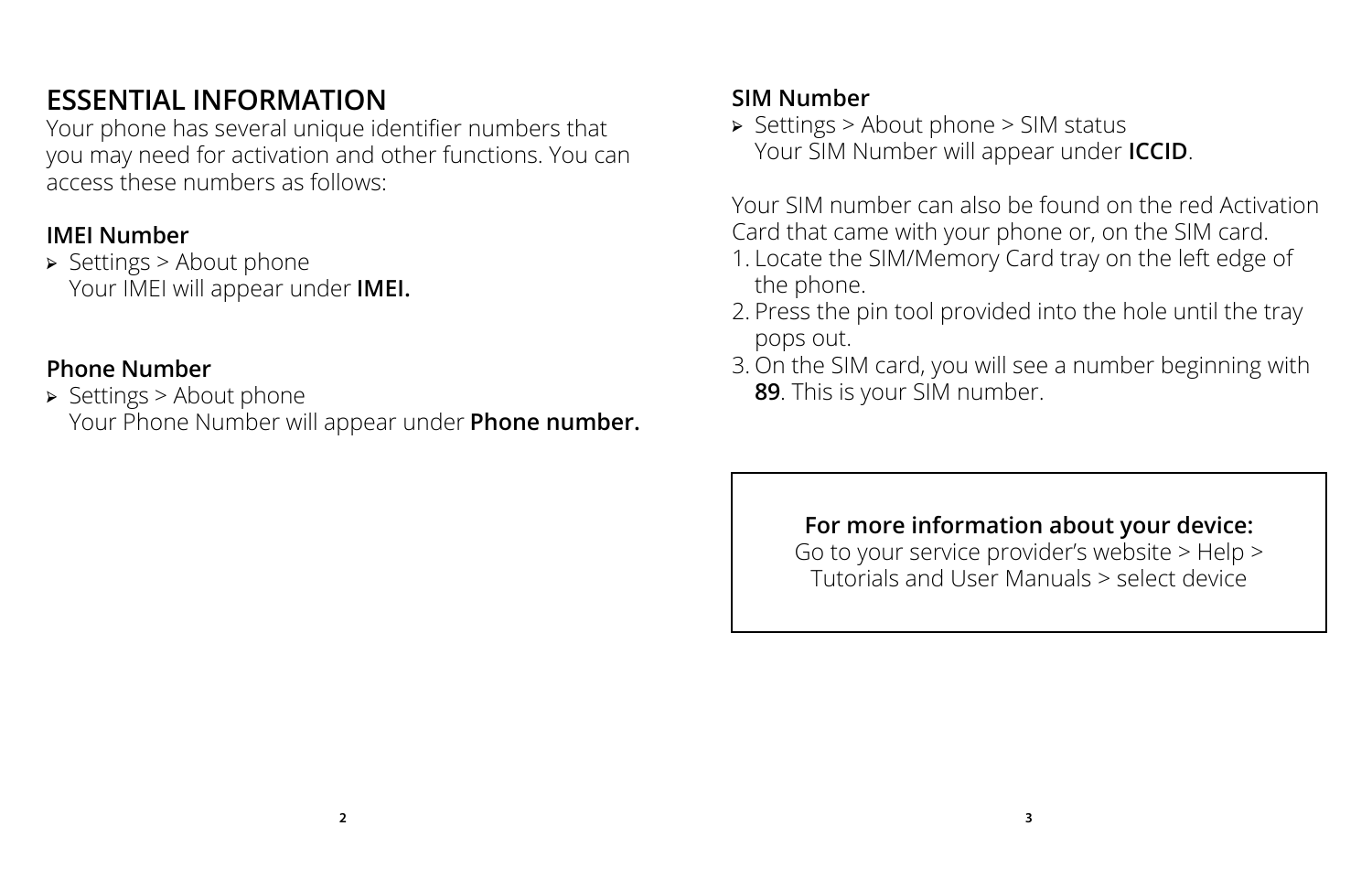# **2. Advanced Features**

Learn about the advanced features that can make your device more personal and more fun to use.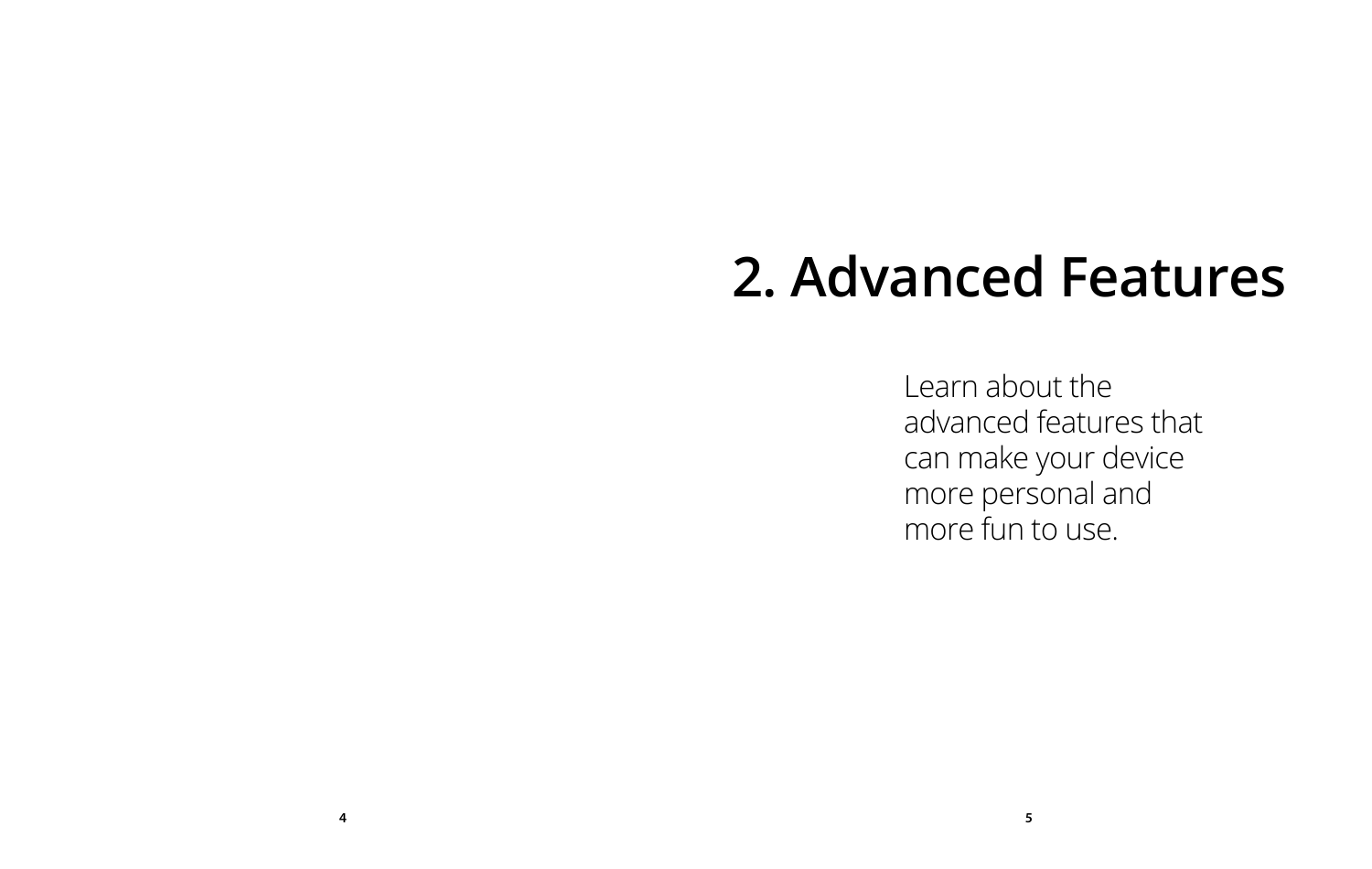## **GOOGLE ACCOUNT**

You will need to have or create a Google (Gmail) account to access Google cloud and other phone features. Once your account is created, you will have **15GB** of storage linked to your Google account. A Google (Gmail) account can be created any time at google.com/gmail if you do not already have one.

Having a Google (Gmail) account will give you access to several features on your phone including:

- Google Drive cloud storage
- Google Assistant
- Google Play store
- Find My Device
- and more

### **Google Drive**

← Settings > System > Backup > Back up by Google One

Google Drive is a file storage and synchronizing solution that lets you store files in the Google cloud. You can access information stored on Google Drive from any device or location, allowing you to collaborate on documents and to share files and photos. Using Google Drive also helps you save memory space on your device.

The files you store on Google Drive are private by default. You can change your privacy settings and share individual files and folders with specific people or choose to make them public so that anyone on the internet can view your shared files. You can change privacy settings at any time.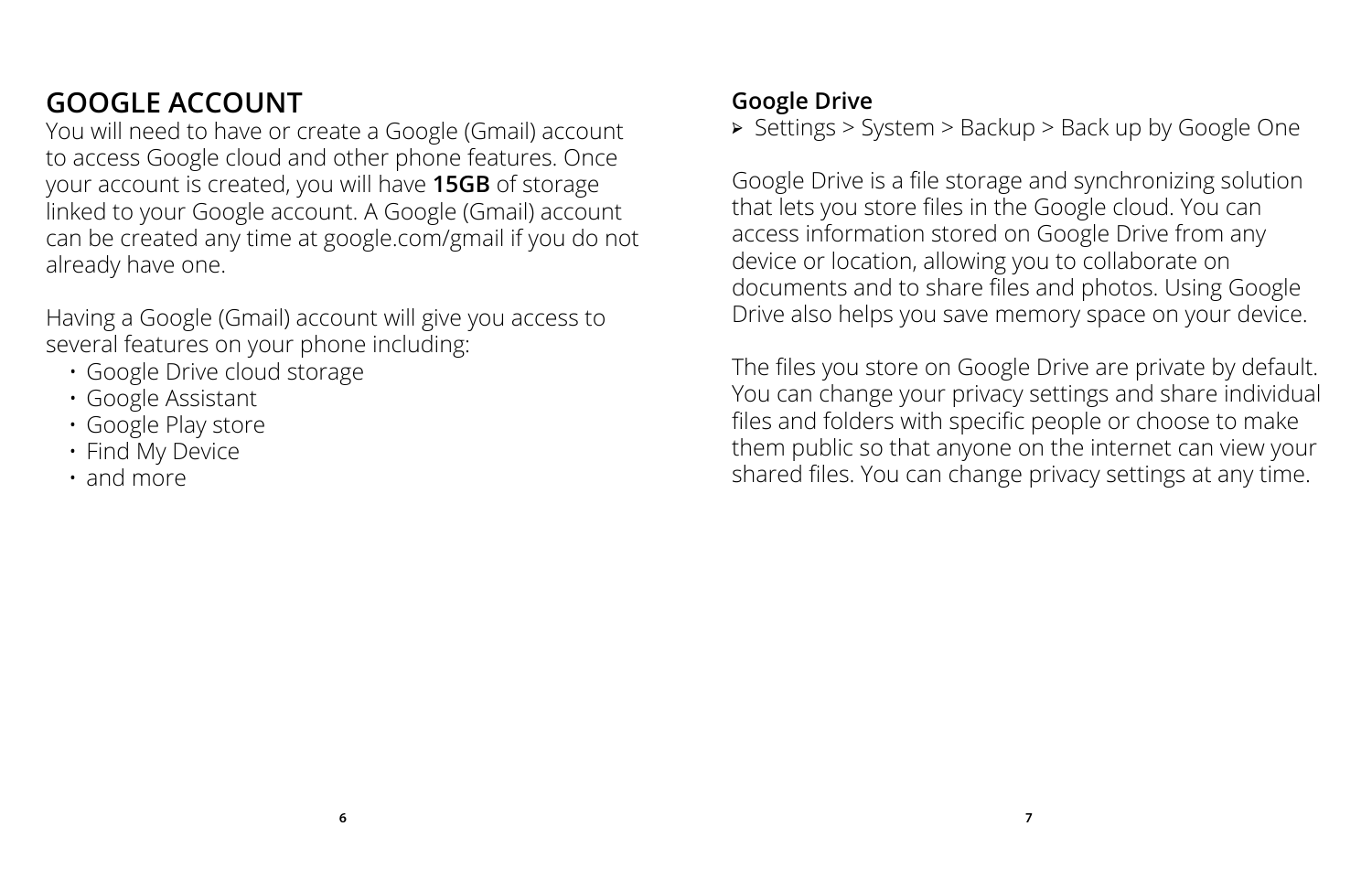### **Google backup**

Your backups are uploaded to the Google cloud and are encrypted using your Google account password. Once your Google account is configured, the following options will be available:

- **Sync settings:** Enable or disable syncing for contacts, calendar, and other apps.
- **Back up my data:** Select content from your device to back up to your Google account.
- • **Restore:** Information in your Google accounts such as Contacts and Calendar can be restored. This may vary by Android version and device you are using.

With a Google account you can:

- Activate device protection features.
- Download apps and other content from Google Play.
- Back up your apps to Google, and sync Google services like Calendar and Contacts with your other devices.

What content can be backed up and restored?

- Apps and app data
- Call history
- Contacts
- Calendar
- Device settings
- Photos and videos
- SMS texts
- Wi-Fi passwords and permissions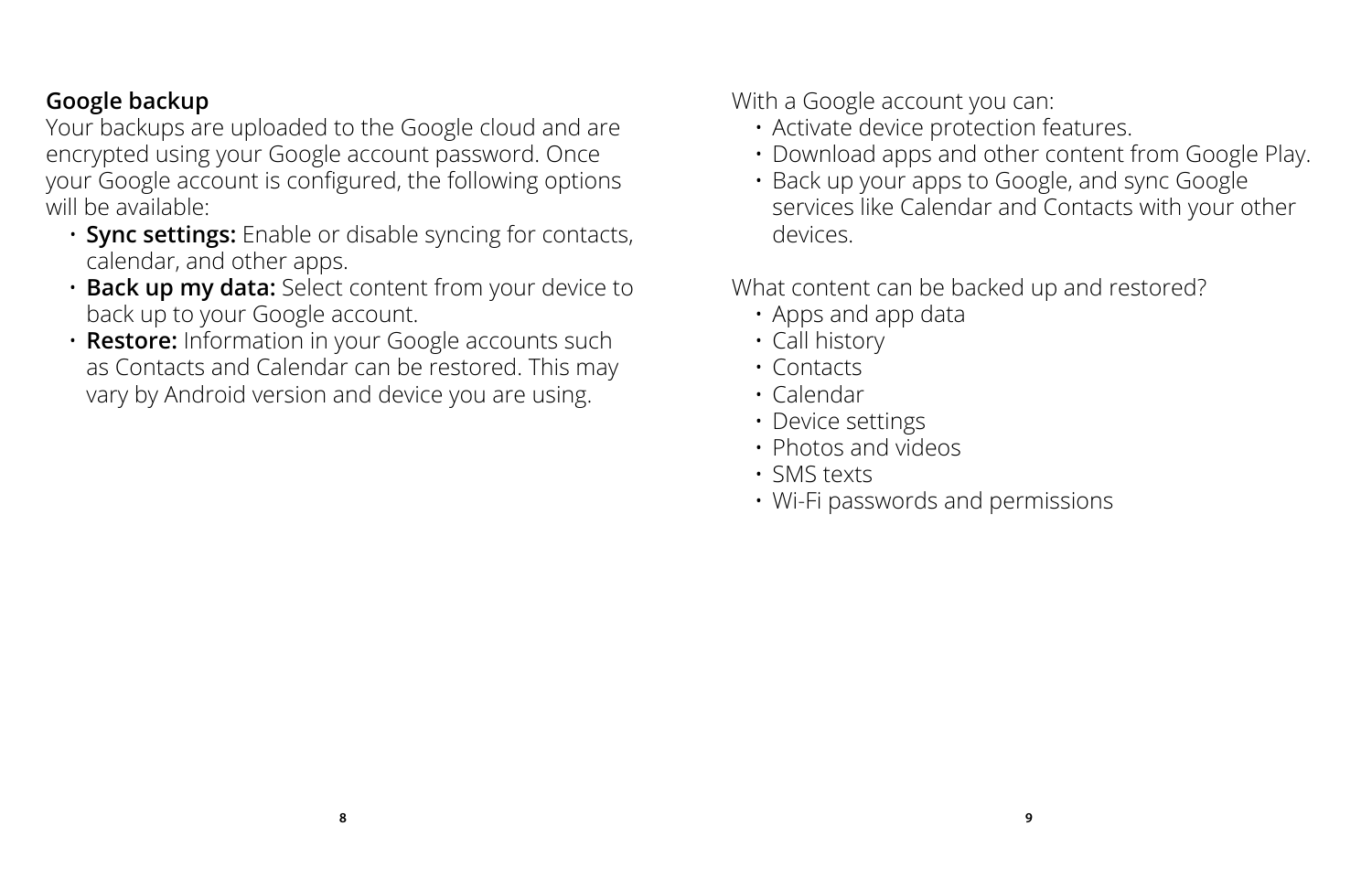### **Google Assistant**

← Settings > Google > Settings for Google apps > Search, Assistant & Voice > Voice > Voice Match

Your device has the Google Assistant feature built-in which you can access after you sign into your Google (Gmail) account. To launch the Google Assistant, press and hold the Google Assistant button on the left edge of the device, follow the prompts, and complete the set-up.

Once you complete the set-up, you can access Google Assistant by simply saying "OK Google" or "Hey Google". You can use this voice assistant to launch apps, make plans, ask a variety of questions, and carry out tasks with a quick voice command. If you have multiple users set up on your device, Google Assistant will recognize up to 6 voices and will customize search results, calendar access, music, and other requests for each voice.

## **ACCESSIBILITY**

← Home Screen > Swipe up > Settings > Accessibility

Accessibility services are special features and enhancements that make using the device easier. The services available in Accessibility allow you to customize the device to improve the experience of people with physical, sensory, or cognitive disabilities. You can turn Accessibility features ON/OFF as needed.

Many of the services available in Accessibility will make using the phone more comfortable for other users also.

### **Screen Readers**

- **Select to Speak:** Tap a specific item on your screen to hear it read aloud.
- **TalkBack:** Set the device to read aloud what you touch, select, and activate on the screen so you can hear it without having to see it.
- **Text-to-speech output:** This is where you can set the language, speech rate and pitch of the Screen Reader so you can best understand its voice.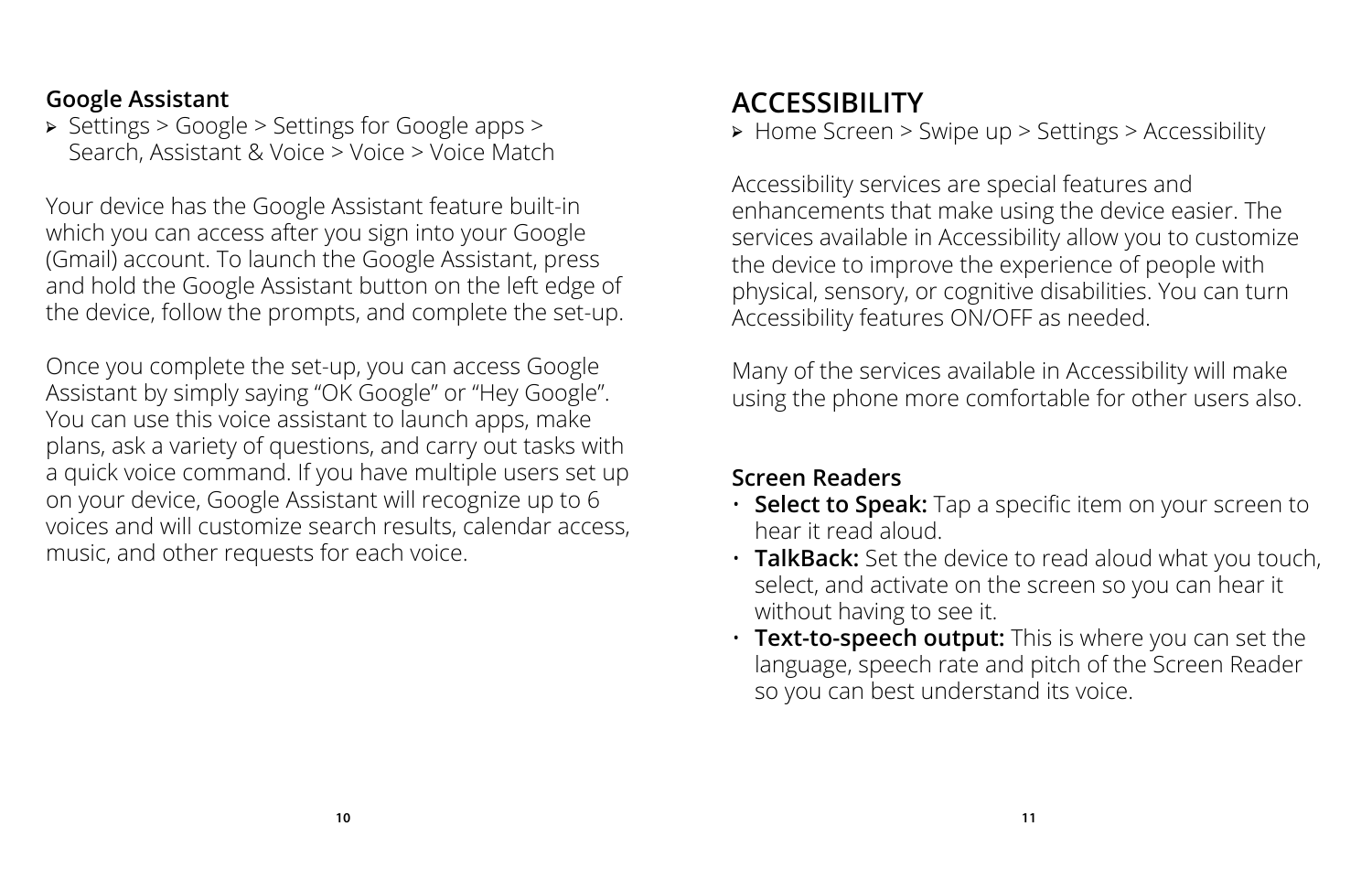### **Display**

- **Font size:** Change the font size for easy viewing.
- **Display size:** Set the items on the screen to a size that is easy for you to see. Some items may change position.
- **Dark Theme:** Convert your screen to a dark background with white or light grey text so that your screen emits less light and creates less strain for your eyes. Some apps may not support this feature.
- **Magnification:** Zoom in or out by pinching two fingers across the screen or by setting a shortcut. To use the shortcut, start by dragging two fingers up from the bottom of the screen, touch and hold anywhere on the screen and then drag your finger to move around the screen. This feature does not work on the keyboard or navigation bar.
- **Color correction:** Adjust the color of the screen if you are color blind or have difficulty reading the display because of the screen color. You can create a color correction shortcut for quick access.
- **Color inversion:** Invert the colors on the screen to help you see the content better. You can create a color inversion shortcut for quick access.
- **Large mouse pointer:** Magnify the mouse pointer so that you can locate it and see it easier.
- **Remove animations:** Remove certain screen effects if you are sensitive to motion. Default setting is OFF.

### **Interaction Controls**

- **Accessibility Menu:** Provides a large on-screen menu that gives you access to several phone features. For access to the larger icon menu, simply swipe up from the bottom of the screen using two fingers.
- **Switch Access:** Allows you to control your device using one or more switches to select items, to scroll, text, and more.
- **Autoclick (dwell timing):** When you are using a mouse, the cursor automatically clicks on an item after the pointer stops over it.
- **Power button ends call:** Press the power key to end a call instead of having to touch the screen.
- **Auto-rotate screen:** Automatically change the screen orientation according to the physical position of the device. Default mode is ON.
- **Touch & hold delay:** Set the desired touch and hold delay to Short, Medium, or Long to customize the length of time that is considered one touch.
- **Time to take action:** Select how long a message that asks you to take an action stays visible on the screen so that you have time to read. This may not be supported by all apps.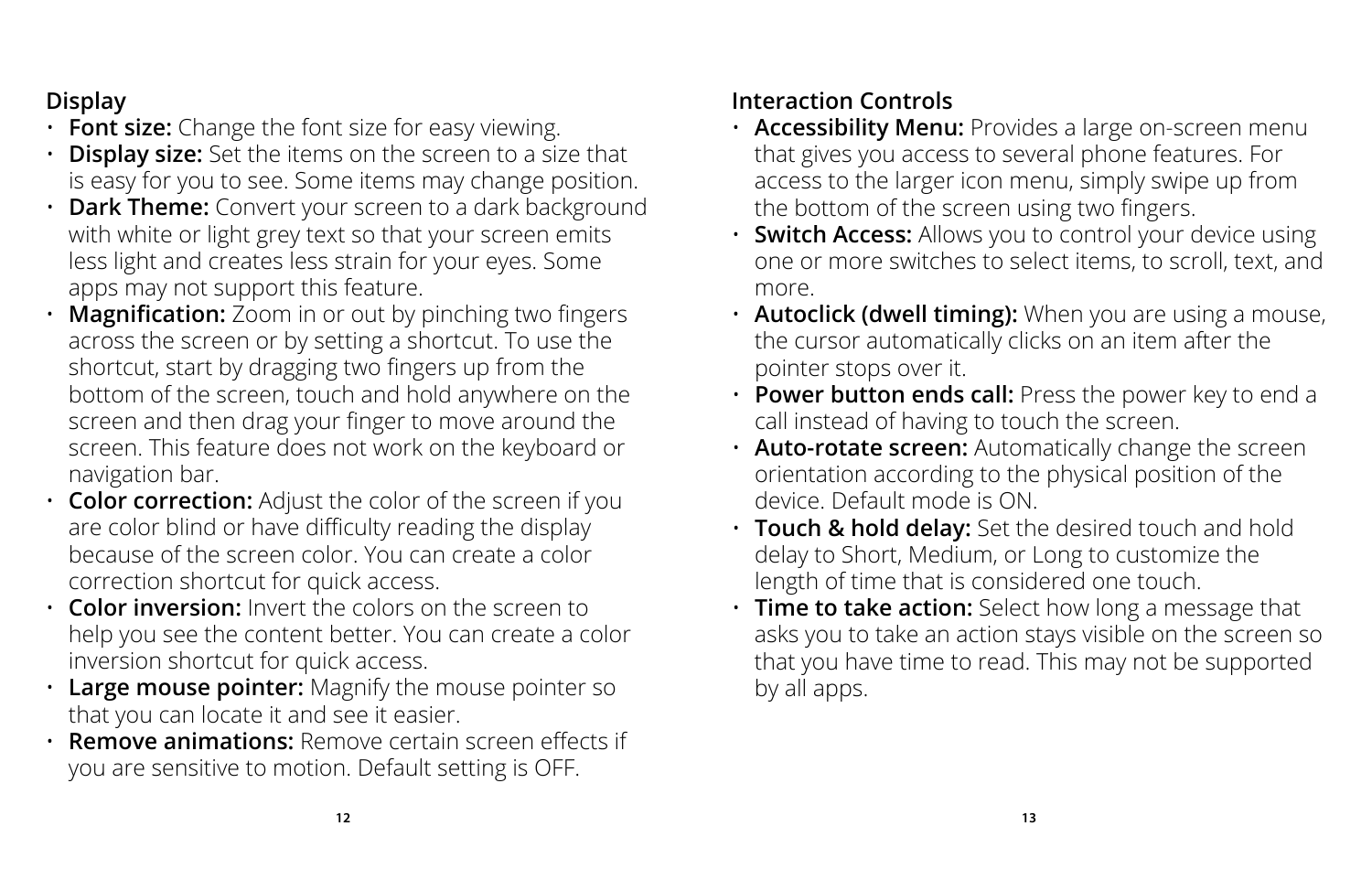- **Vibration & haptic strength:** Turn ON/OFF the ring vibration, notification vibration and touch feedback options that alert you to incoming calls, messages, and other notifications.
- **System navigation:** Select your preference to navigate through the screens using gestures or 3-button navigation.

### **Audio & On-screen Text**

- **Mono audio:** Turn ON/OFF to select mono or stereo sound for your device. Default mode is Stereo.
- **Audio balance:** Adjust the audio output balance using the sound balance slide bar.
- **Hearing aids:** Improve the sound quality of your phone's audio so it works better if you are using hearing aids.
- **Caption preferences:** Show closed captions and subtitles for videos to help the hearing impaired. You can select language, text size and caption style. Some apps may not support this feature.

### **Experimental**

- **High contrast text:** This feature locks the text color as either black or white, depending on the original text color making it easier to read text on your device. This feature may not be supported by all functions of your device.
- **Shortcut from lock screen:** When a shortcut is turned ON, hold both Volume keys for a few seconds to start the accessibility feature you select.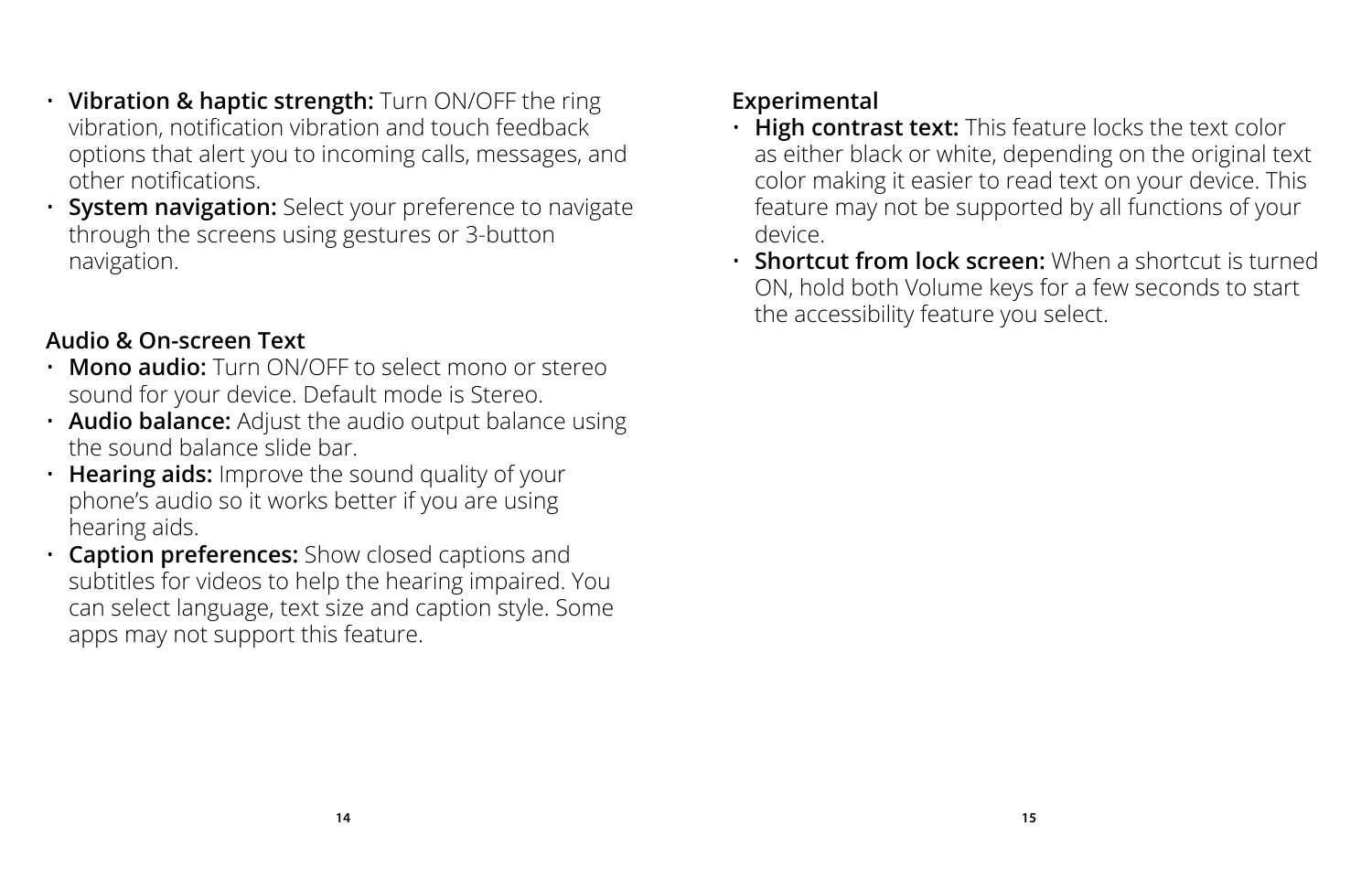## **APPS**

← Home screen > Swipe up

The Apps home screen displays all preloaded and downloaded apps. Some apps have a quick-access shortcut that can be easily accessed with a simple touch and hold of the app icon. Additionally, some apps provide usage information when you hold down the app icon.

You can uninstall, disable, or hide apps from view automatically. Preloaded apps cannot be uninstalled. Disabled apps will be turned OFF and hidden.

### **Use Folders**

You can create and name folders to help you organize App shortcuts on the home screen. If you delete a folder, the app shortcuts will return to your Apps list.

To create a folder:

- 1. From the Home screen touch/hold an app shortcut and drag it on top of another app shortcut until a highlighted circle is displayed.
- 2. Release the app shortcut to create a folder.

### **Play Store**

Play Store is the app store for Android devices and serves as a digital media store, offering games, books, movies, television programs and more. Applications are available through the Play Store either free of charge or at a cost. You can organize app widgets and folders for applications you download on the Home screen as necessary and based on your preferences.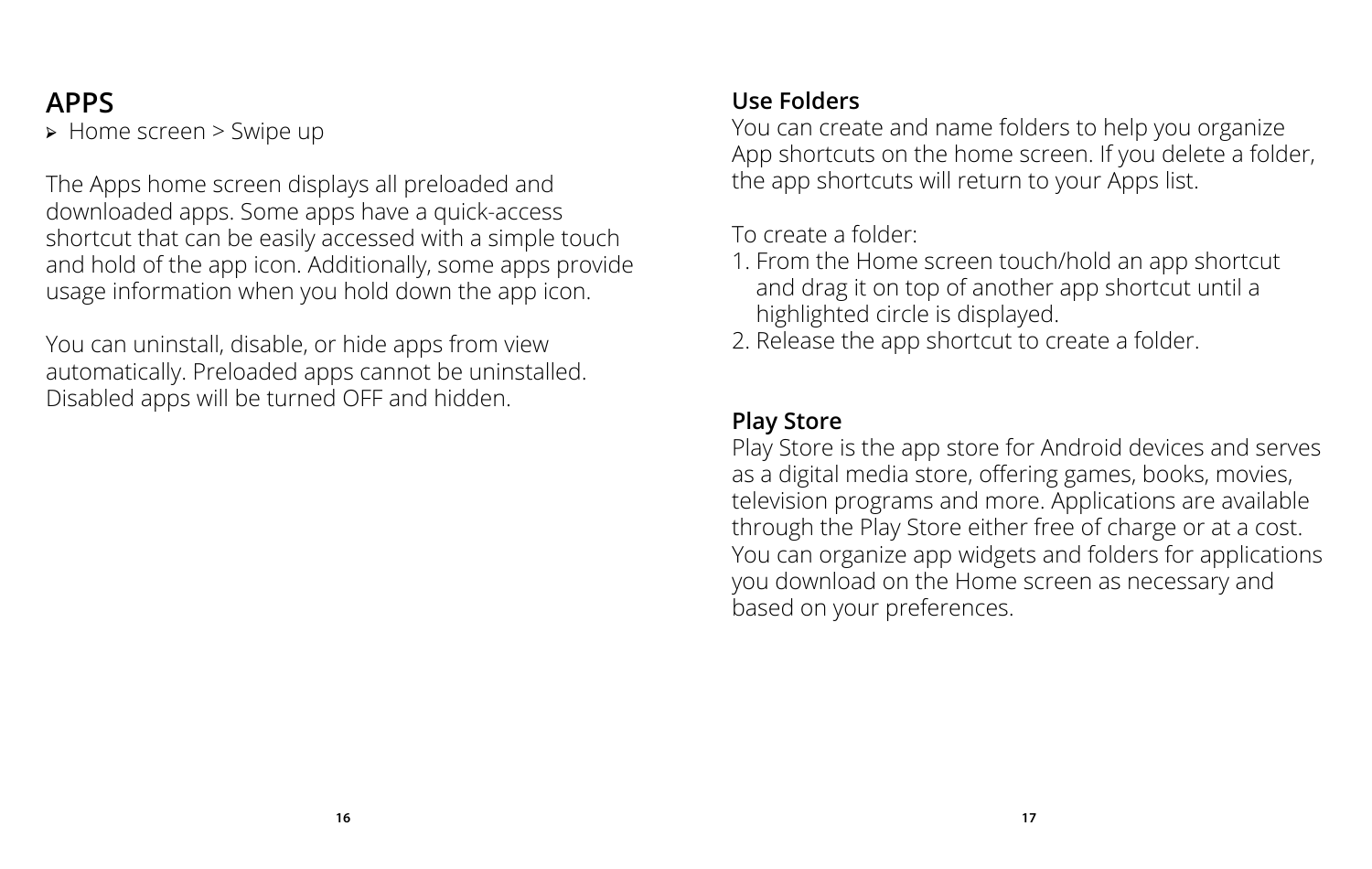### **Google Apps**

Google Apps are a suite of web-based messaging, collaboration and productivity applications that are provided by Google as a service, rather than as software that you need to download and install. These apps can be used for personal and business needs to create documents, store images, set calendars and more. Your files are securely stored on Google servers protected by your account password and can be accessed from any device.

Several Google Apps are pre-installed on your device and can be found in the Google folder on your Home screen.

- Google search engine Google Drive
	-
- 
- Gmail YT Music
- Google Maps Google TV • YouTube
- 

**CALENDAR**

← Home screen > Swipe up > Calendar

This is where you can create and schedule a goal, a reminder, or an event and set them for today, tomorrow, or for a specific date. You can view the calendar as a schedule, 1-day, 3-day, week, or one-month grid. You can add notes, comments and edit any entry as needed.

For additional convenience, the schedule view puts images and maps directly on your calendar so you can access them easily. Events from your Gmail account such as reservations for flights, restaurants, or other similar events, are automatically added to your calendar. You can change these preferences in Settings.

You can share your calendar with family, friends, and co-workers, so you can be sure not to miss or overlap any appointments or events. When your schedule is saved from the device to your Google account, it is automatically synced with your Google calendar. Once you sync your other devices with your Google calendar, all events that have been saved will appear on those devices also.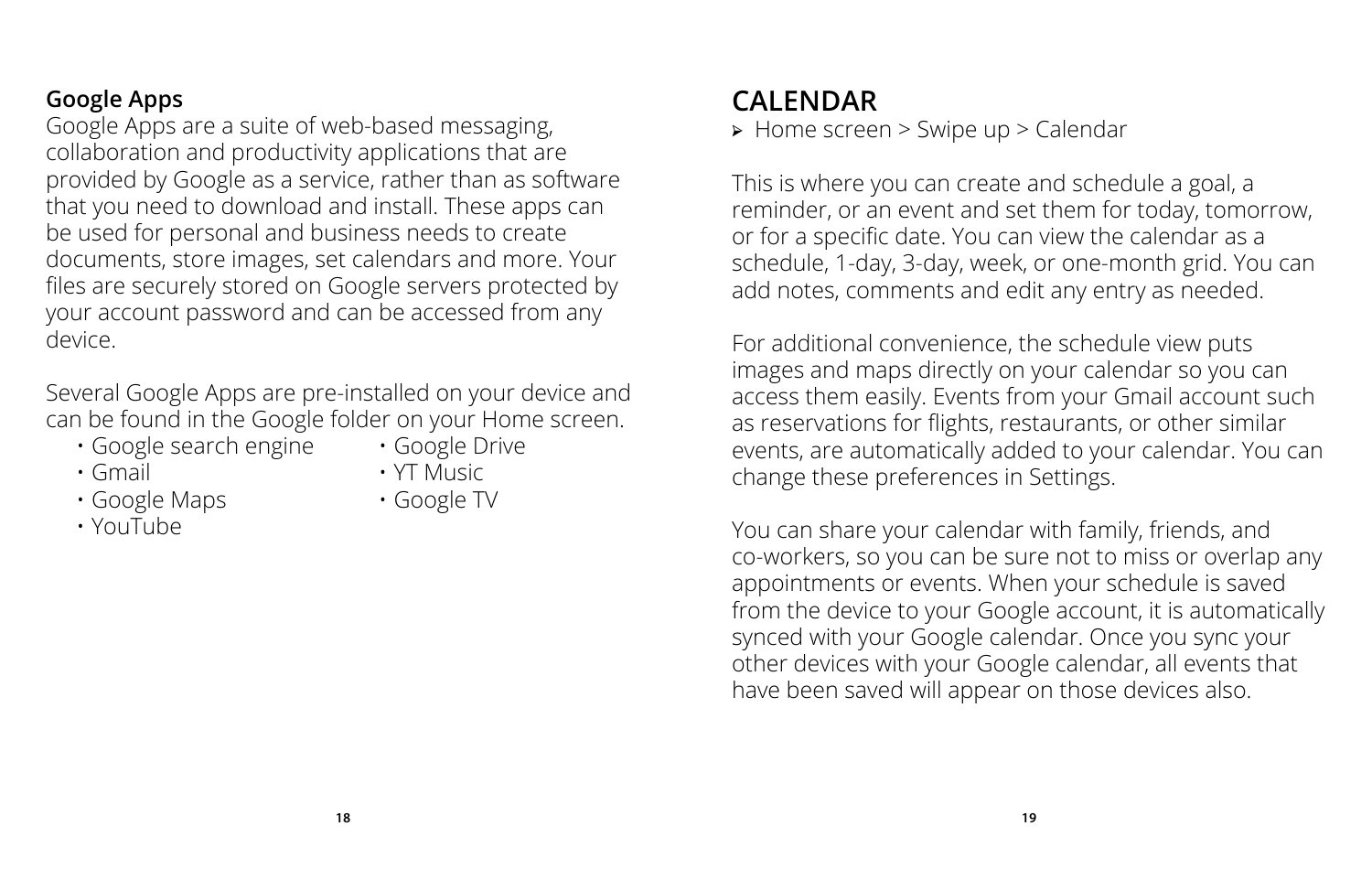## **CAMERA**

← Home Screen > Camera

### **Rear camera: 16MP Main + 5MP Ultra-wide + 2MP Depth Front camera resolution: 8MP Video recording resolution: 1080P/30fps**

The pictures and high-quality videos you take with the phone's camera are, by default, saved to your phone's Photos. If you have an optional memory card (not included) installed, you can select to save pictures and videos to the memory card. You can also back them up to the Cloud for future access and to help keep memory space on your device available.

This device can support up to a **1TB** microSD card. Some memory cards may not be fully compatible.

### **Take a picture**

You can take a picture using any of the ways listed below.

- Tap the capture icon.
- Press the Volume UP or DOWN key: Great option when you're taking selfies.

### **Settings**

← Camera > Settings (3 bars)

- **Shutter sound:** Enable or disable the sound the shutter makes when you take a picture. Default setting is ON.
- **Grid:** Displays horizontal and vertical grid lines using the rule of thirds as a reference to help you align different elements in the picture.
- **Location tag:** Attach a GPS location tag to the picture. Default setting is ON.
- **Haptic feedback:** Enable a short vibration when you touch the screen to complete a camera action. Default setting is ON.
- **Data storage:** Select the memory location for storage. This only appears if an optional memory card (not included) is installed. Default setting is to the phone memory.
- **Long press on shutter:** Capture video quickly or create burst shots by pressing down on the capture icon. Default is set to Capture video quickly.
- **Mirror photos for front camera:** In selfie mode, save the image as viewed on the preview without flipping the final image. Default setting is ON.
- **Scan QR code:** Use the camera preview screen to scan a QR code. Default setting is ON.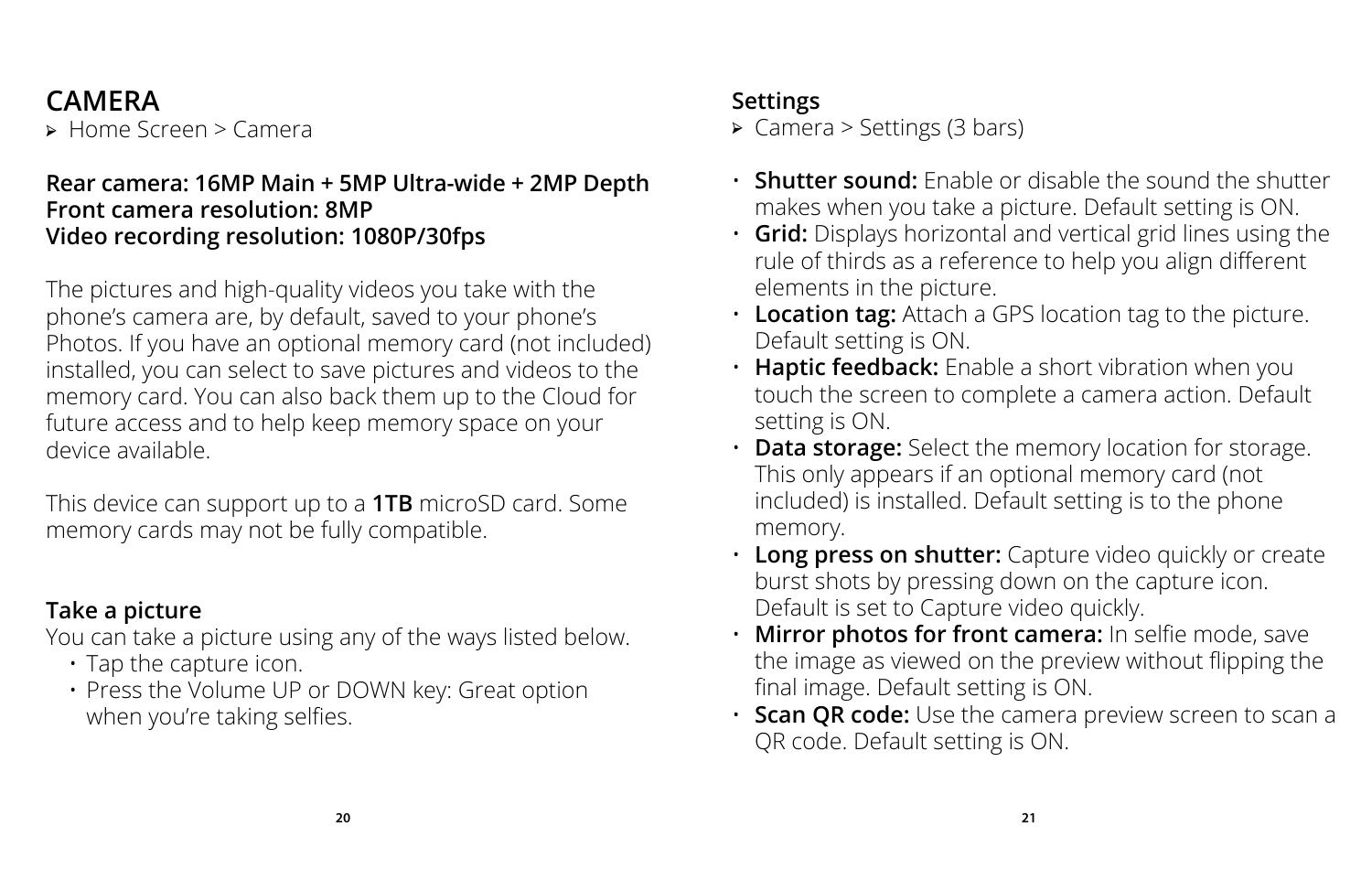- **HEIF format (High Efficiency Image Format):** In photo mode, save memory space by capturing images in HEIF format. May not be supported by all apps and sites.
- **HDR (High Dynamic Range):** Automatically corrects the backlight to produce a brighter and richer picture. Default setting is ON.
- **Watermark:** Add a watermark to the bottom left corner of your pictures.
- **Video Resolutions:** Set the resolution for your rear and front camera videos.
- **Video stabilization:** Eliminate some of the unintentional movement that may happen while you take a video and reduce blur so that your videos appear less shaky. Default setting is ON.
- **Reset settings:** Reset all camera settings to their default modes.

### **Options**

← Camera > Top of screen

When you are ready to take a picture or video, simply view the subject on the screen and tap the capture/ record icon. The camera will automatically adjust focus and lighting. If you prefer to adjust the settings manually, tap on the screen where you want the main-focus area to be and adjust lighting and zoom levels to your preferences.

- **Google Lens:** The camera uses image recognition to identify and explore many things you interact with. See below for more information.
- **Motion:** Hold the capture button to add a short span of movement to your image.
- **Timer:** You can set the timer to take a picture or a video in 3 or 10-second delays.
- **Aspect ratio:** Choose image size ratio from 1:1, 4:3, 16:9, or full screen.
- **Flash:** Set to ON, OFF or AUTO to produce the lighting effect you want. In video mode, you can turn the flash ON for continuous illumination of your subject while you are recording.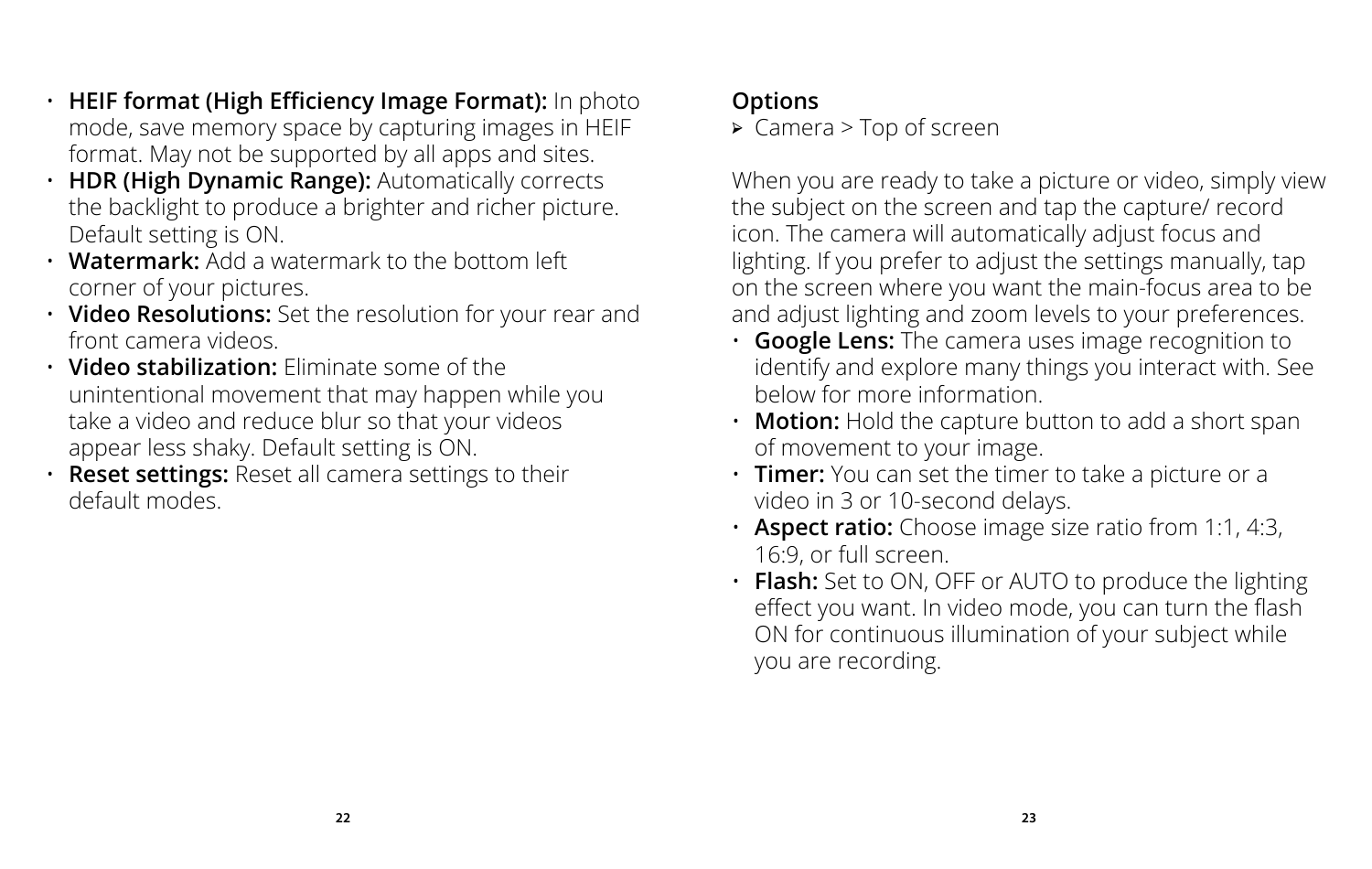### **Modes**

← Camera > Bottom of screen

You can select a camera mode that suits your imaging needs. Once you select the mode, you can allow the camera to determine the ideal settings, or you can manually adjust the settings so that you get the results you want.

- **More:** Additional modes are available for photos and videos. Not all filters will be available for both.
	- » Dual Sight: Allows you to use the front and rear cameras at the same time to take a split-screen picture of the subjects in both cameras.
	- » Panorama: Create a linear image by continuously pressing the capture icon as you move the device in a horizontal or vertical direction.
	- » Time-lapse: Create a time-lapse video by recording at various frame rates.
	- » Slow Motion: Record videos at a high frame rate for viewing in slow motion.
- **Night:** Take clear photos in low-light conditions without using the flash.
- **Portrait:** You can create an artistic portrait photo, with the main subject in focus and a blurred background. You can edit the image by applying lighting or color effects to the background.
- **Photo:** Select a subject and tap on the screen where you want the main-focus area to be. The camera will automatically adjust the lighting or, you can adjust the lighting and zoom on the slide bar that appears.
	- » Selfie: You can switch to the front camera to view your face on the screen and take selfies. You will be able to select the image quality, set a timer and adjust the flash settings.
- **Video:** You can pause/re-start a recording, zoom in/ out, or take a photo while you are recording video.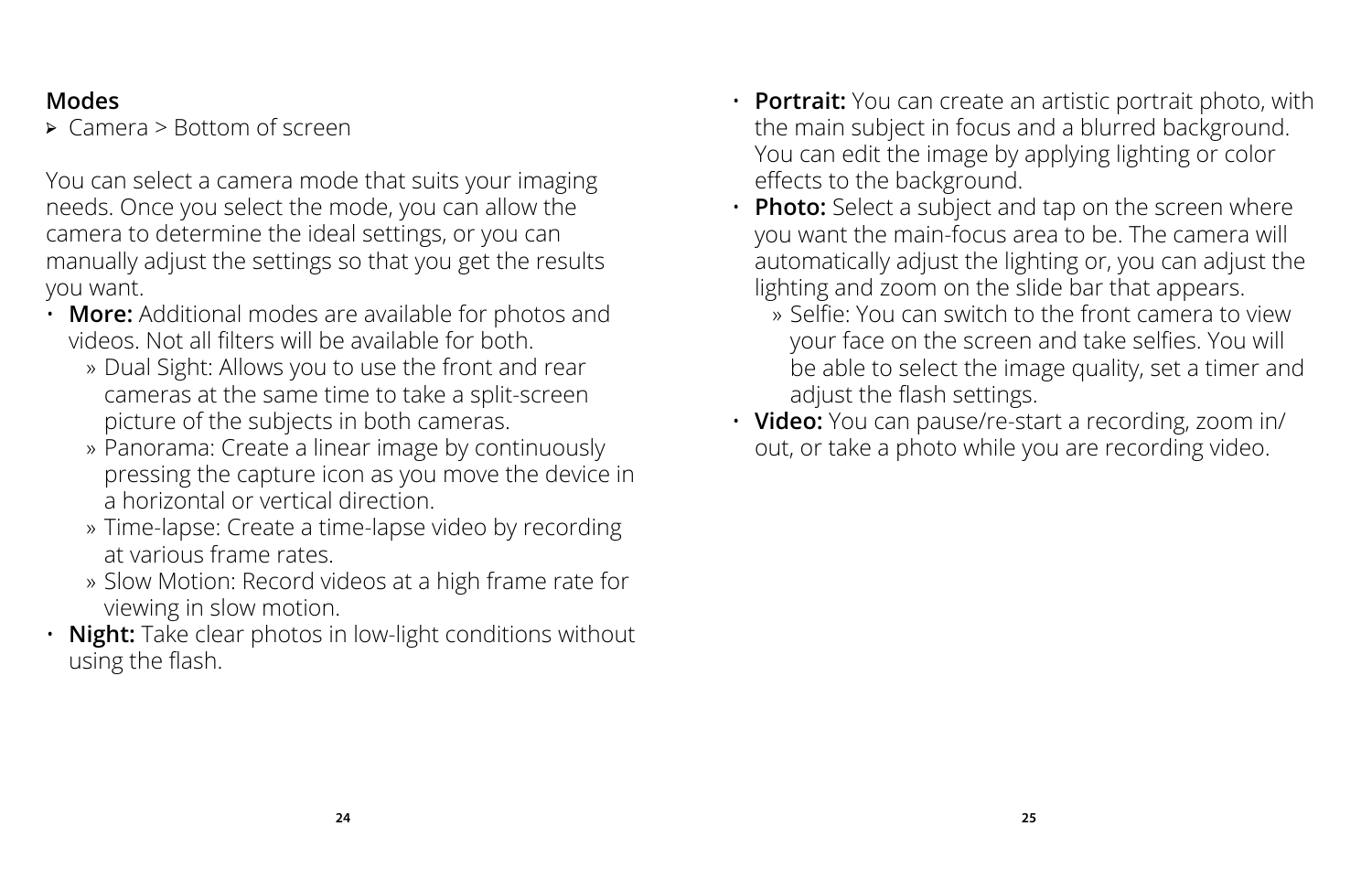### **Google Lens**

Google Lens is a tool that allows your camera to use image recognition to identify and explore many things you interact with. You will be able to get information about landmarks, plants, animals, products, QR codes, labels, business cards and other objects.

To use Google Lens, just select a picture from your Photos, or aim the camera at a subject, and select the Google Lens icon. Google Assistant identifies the image and gives you information that you can use to learn specifics about the image, to take an action from suggestions presented, or to find similar products.

Google Lens can also be used to scan and auto-translate text, and to get definitions in most languages. To use it for smart text selection, just point your camera at the text you need, and copy/paste it into a new screen.

#### **Photos**

← Home Screen > Photos

Launching the Photos folder displays all the available visual images stored on your device. Images that are backed-up to Google Photos, can be separated into different albums to help you find them easily. Additionally, you will be able to add an image to a contact, to select it as your wallpaper or create a slideshow from the Photos folder.

### **Edit pictures and videos**

← Photos > Tap picture or video > Tap edit icon at bottom of image

You can view and manage photos and videos saved on your device. Tap on the image or video and select from various editing options shown in the edit menu bar. Some image or video formats may not be supported.

Editing options include:

- Adjust image settings
- • Select filter
- Crop and/or rotate image
- Write or draw on the photo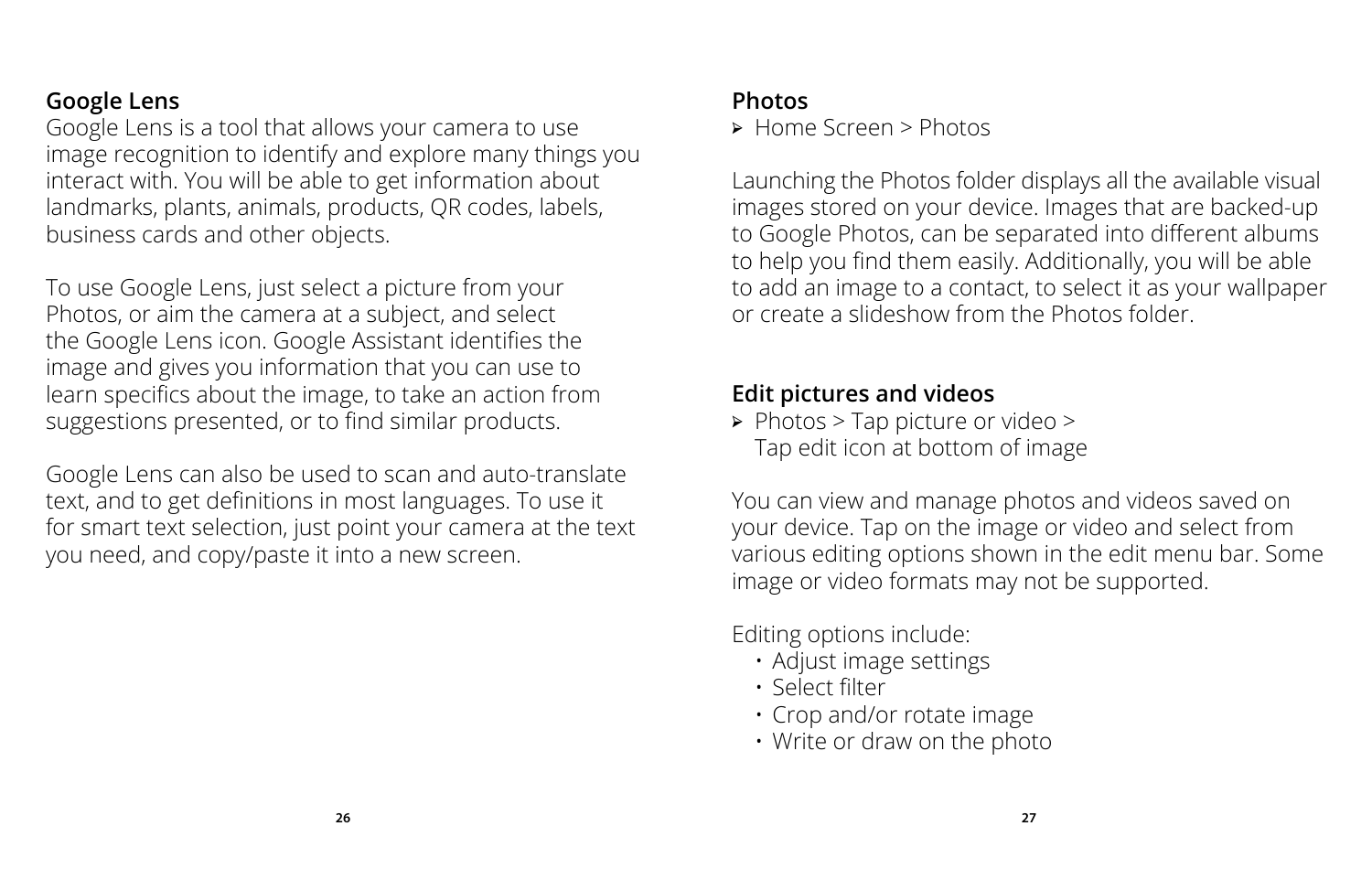## **CONTACTS**

← Home Screen > Swipe up > Contacts

You can create, edit, import, manage contacts in your device and sync them with your other devices. Contacts can be backed-up to Google Drive if you have a Google (Gmail) account, or you can back them up manually to a memory card (not included) if you have one installed.

You can create Labels for different contact groups and assign contacts to those labels so you can access them easily. You can also create a widget for contacts you use most frequently.

### **Make a Contact widget**

To create a widget for a contact previously stored in your device, press and hold an empty spot on the home screen, tap Widgets, then press and hold the Direct Dial widget. Drag it to your home screen, then select the contact you want to assign to that widget.

## **DATA USAGE**

← Settings > Network & internet > Mobile network

Your smartphone Service Plan includes data. There are several options to monitor how your data is being used, and to set limits and restrictions to conserve it. If you choose to log in to Wi-Fi networks, it is important that you connect to known, secure networks and set up passwords as necessary.

The Mobile network menu will allow you to:

- Turn Data Saver On or Off
- Set unrestricted data access for 1 app
- Set or remove limits to data usage
- Monitor mobile data usage for your apps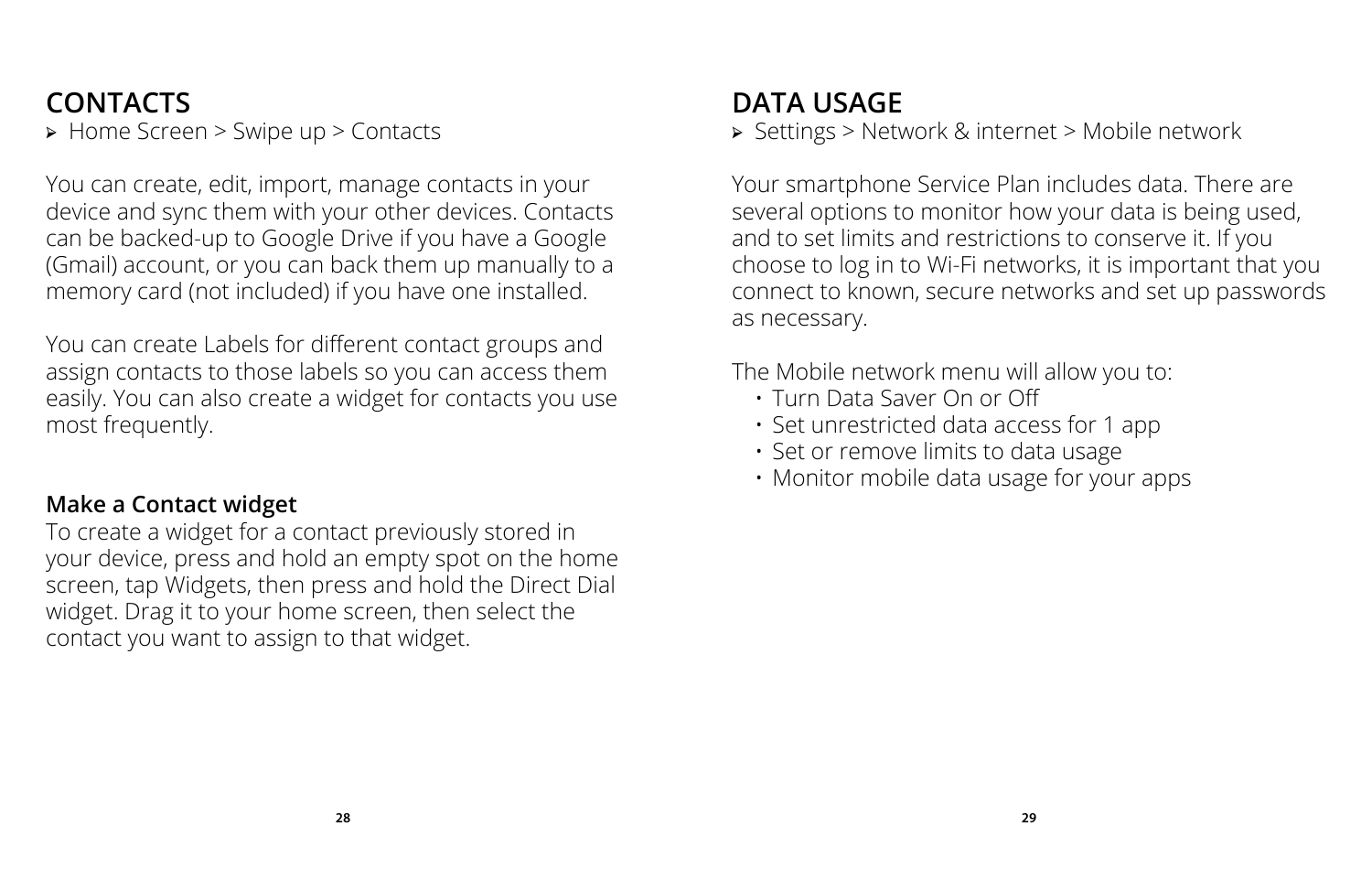## **DIGITAL WELLBEING & PARENTAL CONTROLS**

← Settings > Digital Wellbeing & parental controls

You can monitor and manage your digital habits by getting a daily view of your digital usage on the Dashboard. You can also set your device to supervise your children's digital life.

### **Screen time**

- **Daily timer:** Tap the time value in the daily chart to see how long each app has been opened and used that day.
- **Notifications**: Tap to see how many notifications have been received from each app that day.
- **Unlocks:** Tap to see how many times each app has been opened that day.

### **Ways to disconnect**

- **Dashboard:** Set a daily limit for how long each app can be used on your device that day. When the time limit is reached, the app is paused for the rest of the day.
- **Bedtime mode:** Once enabled, the screen converts to greyscale and all notification sounds will be muted. This feature helps you disconnect from your device and avoid interruptions during a scheduled period of time.

• **Focus mode:** Configure a schedule to avoid receiving notifications and other distractions from your phone during that schedule. You can select the apps that you want to include in the schedule.

### **Reduce interruptions**

- **Manage notifications:** Turn notifications ON/OFF or set the visual/sound alerts you receive for each app.
- **Do not disturb:** Set a schedule to silence the sounds and vibration of your device for all contacts and notifications. You can create a list of exceptions that will continue to send notifications.

### **Parental Controls**

Supervise your children's digital life with Google's Family Link app available in the Play Store. You can add restrictions to Google services, set app approvals, set content filters, keep an eye on screen time, and set screen time limits for your children's digital usage.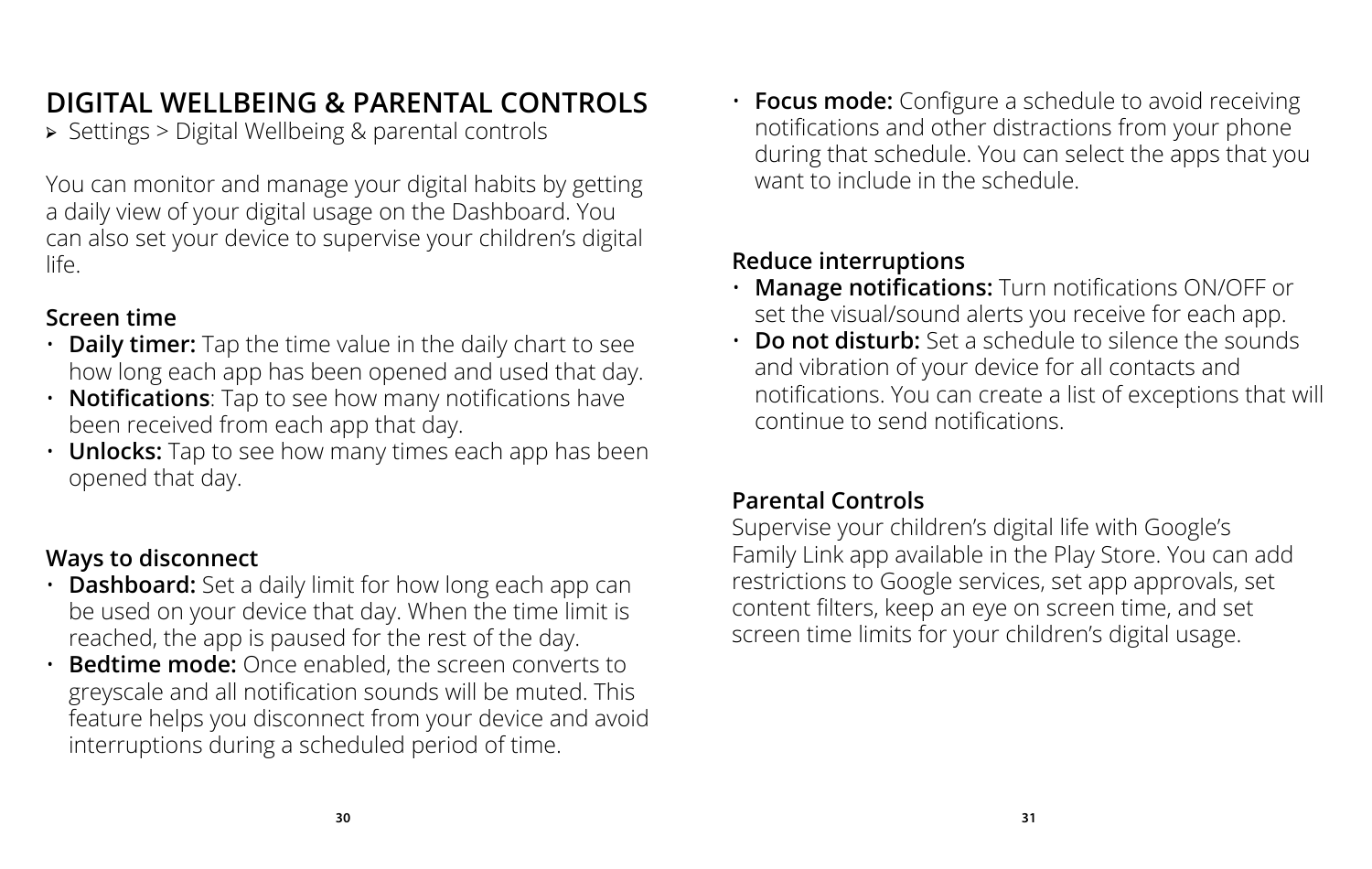## **GESTURES**

← Settings > System > Gestures

The Gestures features make your phone easier to use and let you customize notifications, actions, and the way you interact with your device. You may need to allow access to your contacts, SMS, device location, camera, and other services to enable some features.

- **Jump to camera:** Press the Power button twice to open the camera. Default setting is ON.
- **Prevent ringing:** Press Power button and Volume UP at the same time to turn vibrate mode ON. Default setting is ON.
- **System navigation:** Select your preference to navigate through the screens using gestures or 3-button navigation. Default setting is Gesture navigation.
- **Turn over to reject call:** Place the phone face down to reject an incoming call.
- **Mute on pick up:** Pick up to mute ringtone of an incoming call while the phone is placed horizontally.
- **Double-tap to check phone:** Check time, notifications, and other info by double-tapping your screen.
- **Google Assistant button:** Press the button on the left edge of the phone to access Google Assistant. Default setting is ON.
- **Lift to check phone:** Check time, notifications, and other info by picking up your phone.
- **Power menu:** Press and hold the Power button to access credit cards, passes, and controls for connected devices.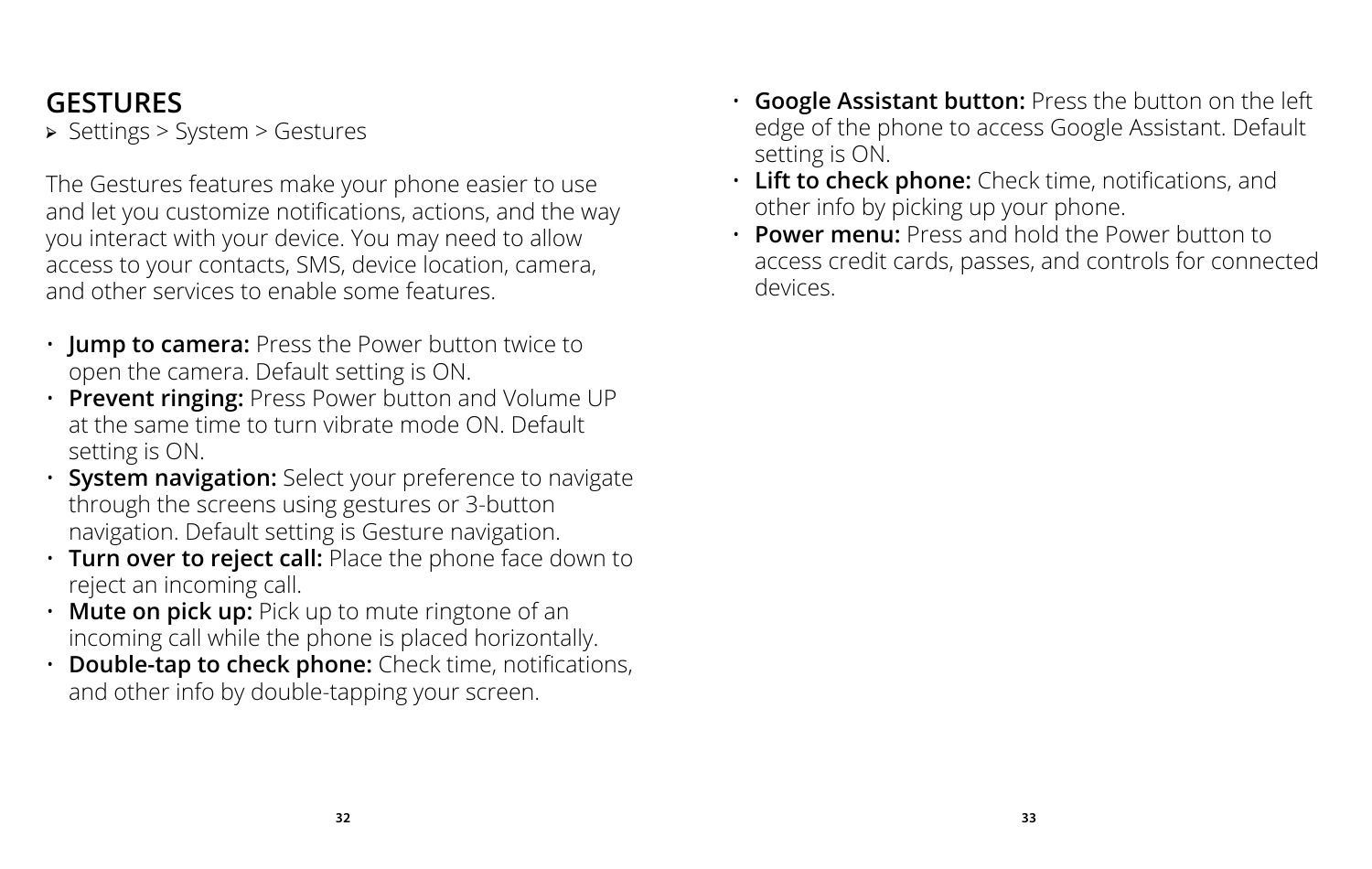## **MULTIPLE USERS**

← Settings > System > Advanced > Multiple Users

You can share this device with other people by adding users. Each user has their own profile and they can customize the phone with the apps, wallpaper, accessibility features and other settings to fit their needs.

Any user will be able to update apps and adjust settings like Wi-Fi that are used by everyone. Updates and settings for shared functions will be applied to all user profiles.

## **NEARBY SHARE**

← Settings > Connected devices > Connection preferences > Nearby Share

This platform enables reliable and easy sharing of your pictures, files, links and other content across devices that are running Android 6 and up even if they are from other manufacturers. Content will be shared via the method that the two devices recognize as fastest: Bluetooth, Bluetooth Low Energy, WebRTC or peer-to-peer Wi-Fi which will allow Nearby Share to work even if you are offline.

For added protection, you can set your preferred visibility to be seen by All Contacts, Some Contacts, or Hidden so that you never receive files that you didn't ask for.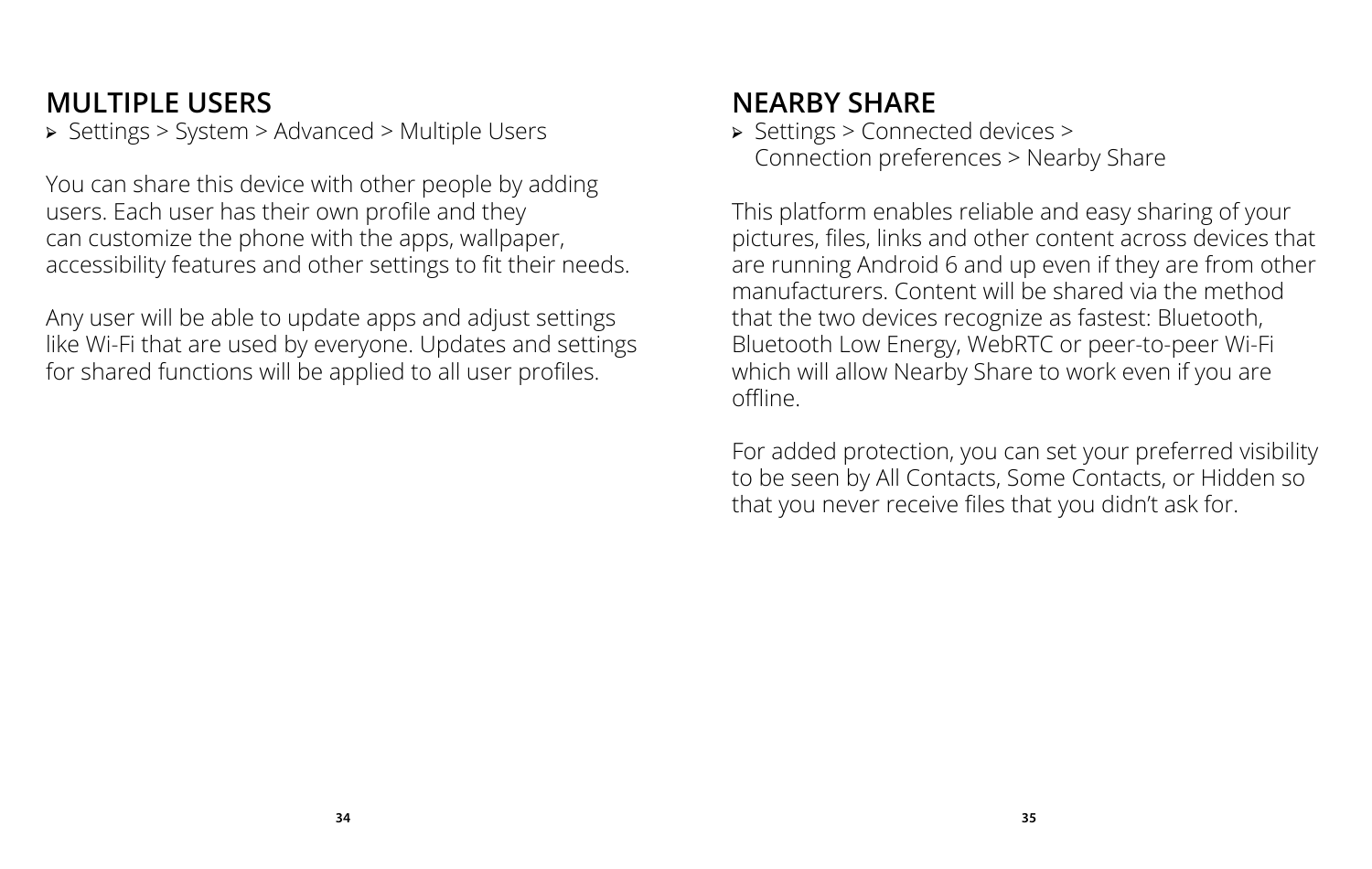## **NFC AND PAYMENT**

← Settings > Connected devices > Connection preferences > NFC

Near Field Communication (NFC) allows you to communicate with another device without connecting to a network. You can transfer pictures, contacts and other data to a device that also supports NFC and is within 4cm of your device.

This technology is used by some payment apps like Google Pay as a contactless way to transfer funds and make payments. NFC transfers are encrypted, highly secure, and can help speed up the checkout process at locations where NFC is supported.

## **OFFICE FEATURES**

### **Printing**

← Settings > Connected devices > Connection preferences > Printing

Connect to compatible Bluetooth printers to print images and documents directly from your phone. To install additional print service drivers, simply tap Add service and install the print driver from the Play Store.

### **Split screen multi-tasking**

← Home screen > Swipe up from bottom of screen > Tap app icon > Split screen > Tap second app

With apps that support this feature, the Split screen function is a convenient way to multitask by using two apps at the same time. You will be able to open the apps in a top and a bottom window for access to both. In addition, you will be able browse the web or send a text message with the split screen feature enabled. This feature may not work with all apps.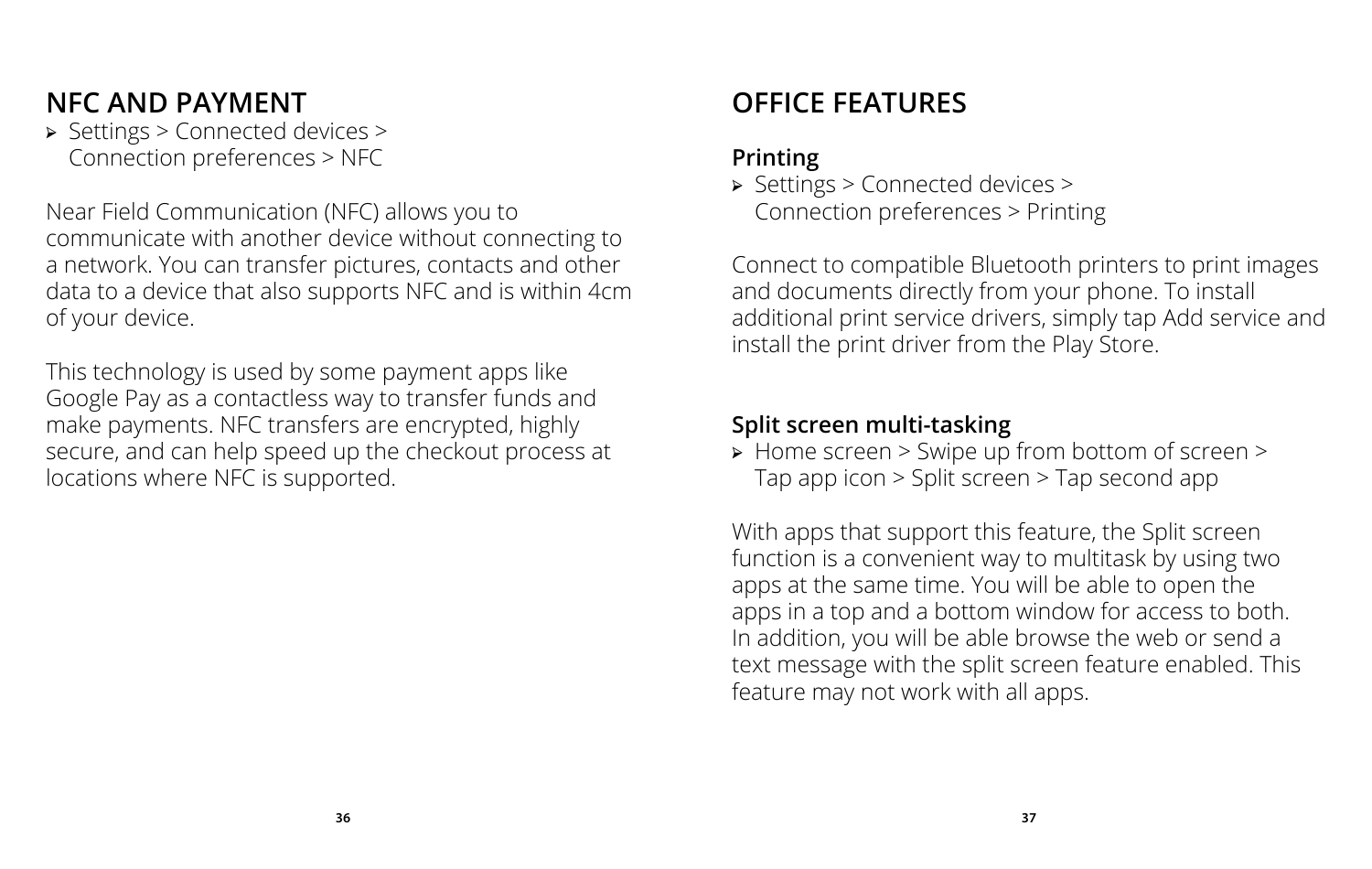### **VPN**

← Settings > Network & internet > Advanced > VPN

A virtual private network (VPN) is a network that is constructed using public wires, usually the Internet, to connect remote users or regional offices to a company's private, internal network.

#### **Set Up and Manage a VPN**

To connect to a VPN, you will need the connection information from your VPN administrator, and you must set a secured screen lock. Use the VPN settings menu to add, edit, or delete a VPN connection to your device.

## **SCREENSHOTS**

When you capture a screenshot, a Screenshots album will automatically be created in Photos where all screenshots will be saved.

You can capture an image of your screen, simply press and hold the Power button and the Volume DOWN key at the same time.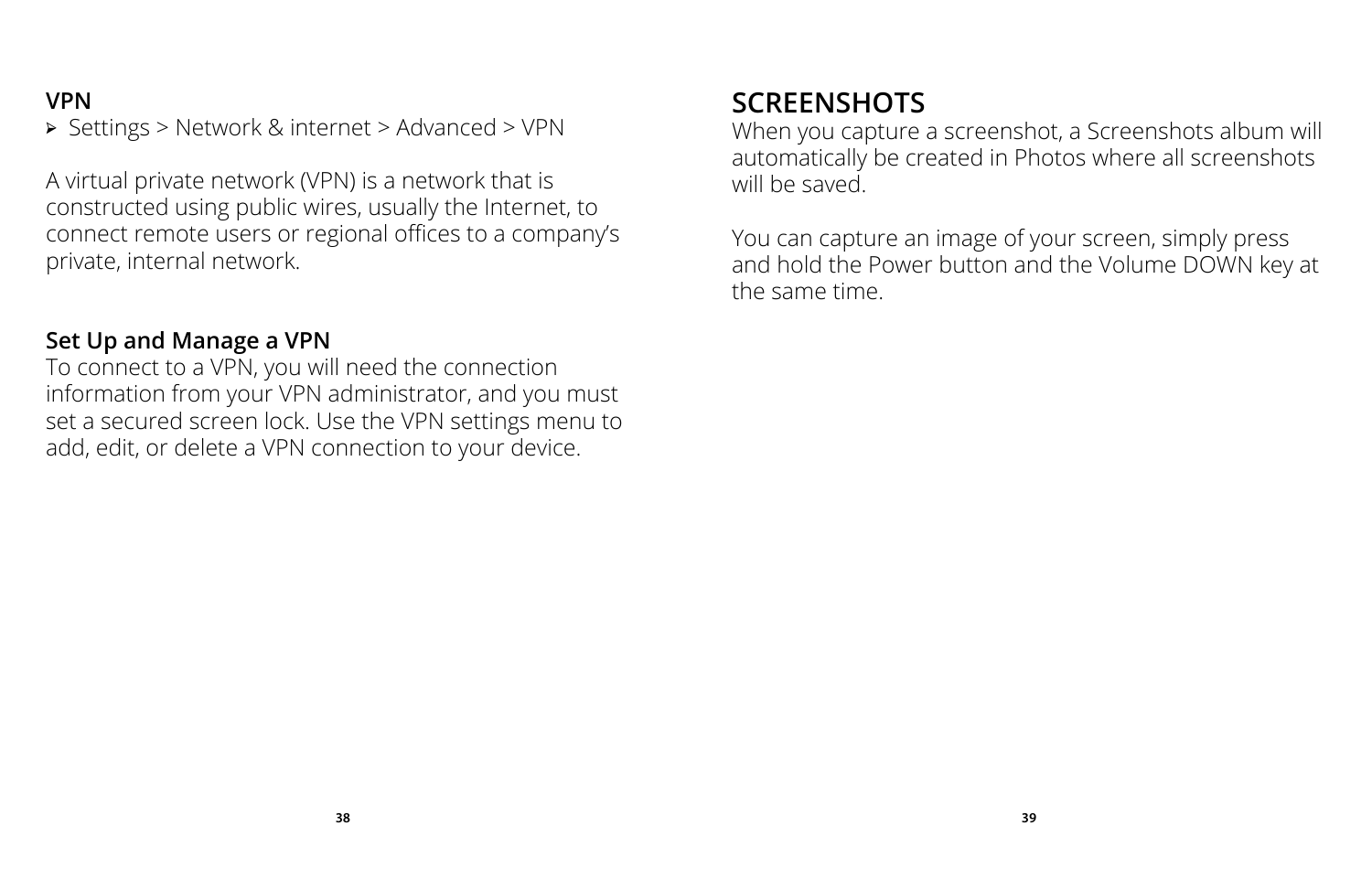## **SECURITY**

### **Screen Lock**

← Settings > Security > Screen lock

It is recommended that you secure your device using a Screen lock. This added level of security helps prevent someone from accessing your device including your personal data, apps, and email accounts. There are a variety of screen lock types with different levels of security for your selection including a swipe, a pattern, a numeric PIN, a password, fingerprint recognition or face unlock.

In addition, you can set a Smart Lock to unlock your device automatically and keep it unlocked when you are in a trusted location or when trusted devices are detected.

### **Fingerprint**

← Settings > Security > Fingerprint

The fingerprint sensor is built into the POWER button on the right edge of the device and can be used by the device to identify you. Before you use this function, you will need to register your fingerprint on the device. You will then be able to unlock the screen, view locked content, confirm a purchase or sign into an app that supports fingerprint ID. You will be able to register multiple fingerprints, and delete them at any time.

Fingerprint data will be saved only to your phone and will not be backed-up.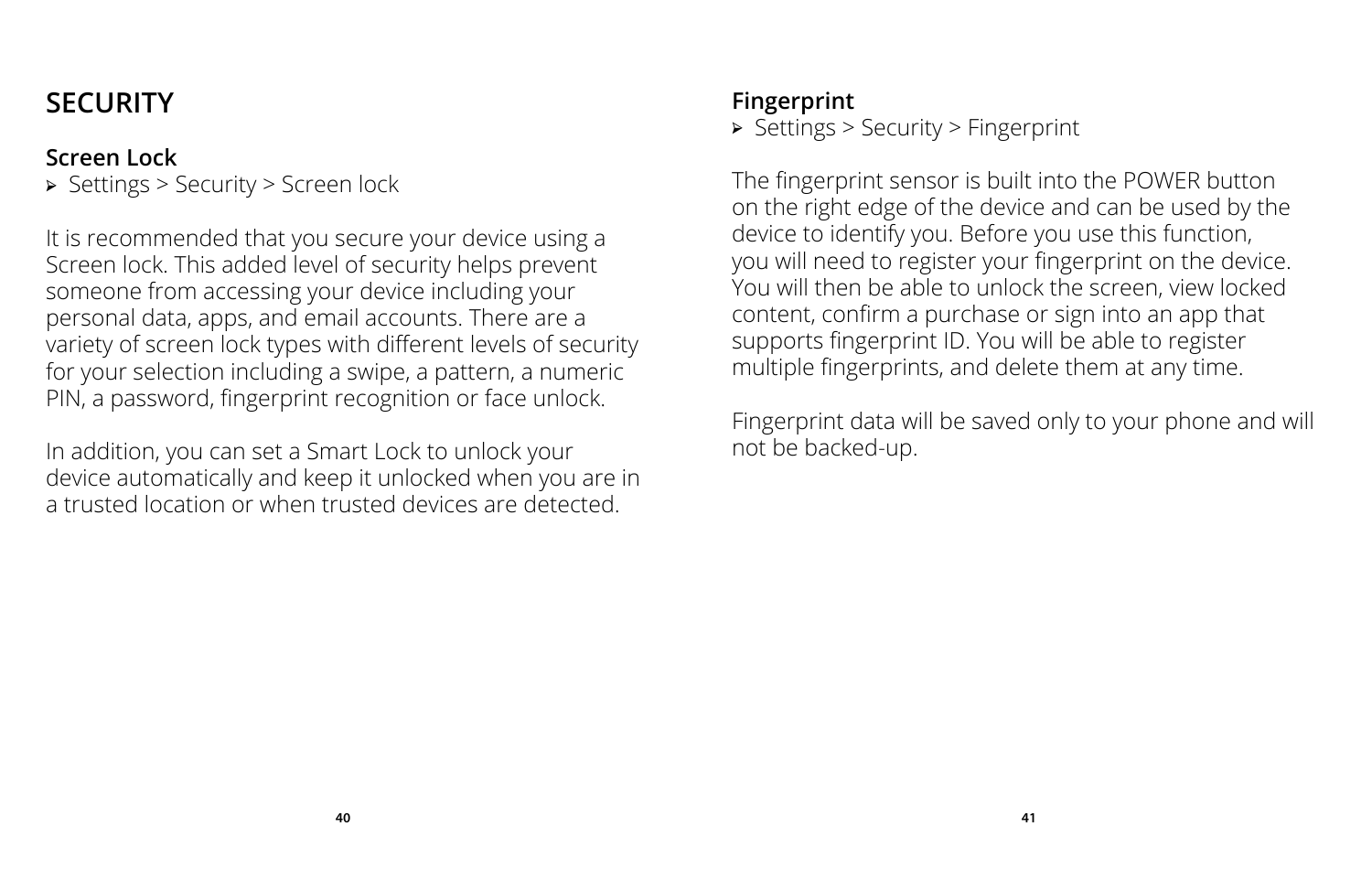### **Face Unlock**

← Settings > Security > Face unlock

Face unlock is an added security option that will let you unlock the screen by simply raising your phone and looking at the screen. Before you enter your face scan, you will need to set a secure screen lock type and allow Face Unlock to take pictures and record video in order to complete the set-up process. Once you have completed the set-up, your phone will show notifications on your lock screen when you are looking at it.

Face scans can be deleted or updated as necessary. The data used to recognize your face is kept private on your phone.

### **Google Play Protect**

← Settings > Security > Google Play Protect

Google Play Protect runs a safety check on apps from the Play Store before you download them. You can configure Google Play Protect to regularly check installed apps and your device for security risks and threats. App updates are checked automatically, and you will receive a notification if any security threats are detected. Default setting is ON.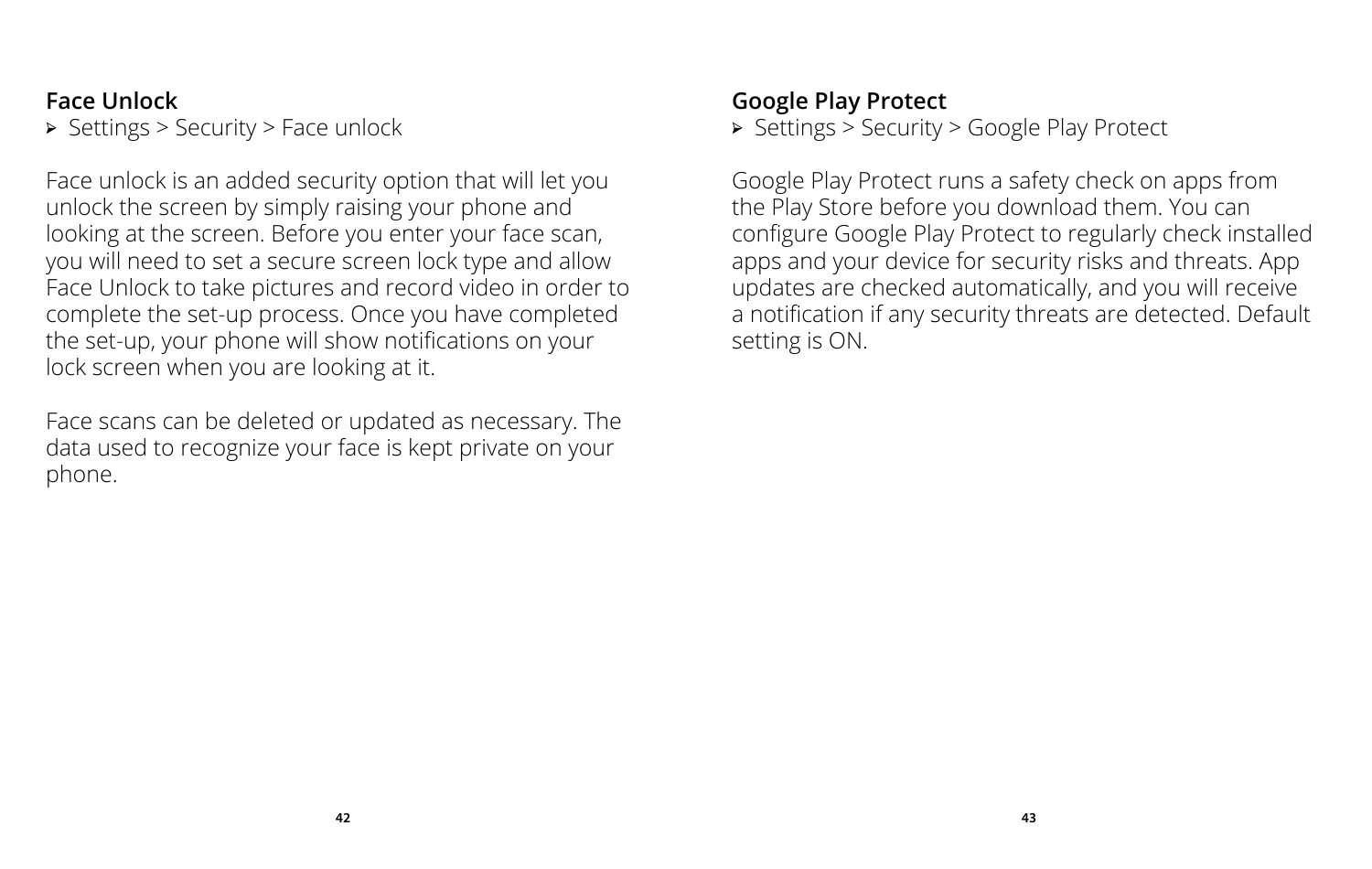### **Find My Device**

← Settings > Security > Find My Device

Find My Device will help you locate your device and protect your data. You must have a Google (Gmail) account and turn Google location service ON in order to use this feature. If your phone is lost, you will be able to log in to your Gmail account and remotely perform various functions to help you keep your information secure and locate your phone. Default mode is ON.

Use the Find My Device feature to:

- Make your phone ring
- Send you the device's last location
- Lock/Unlock your phone
- Erase data
- Set a screen message
- Set guardians

### **SIM Card Lock**

← Settings > Security > Advanced > SIM card lock

Your SIM card includes information like your phone number and voice/data plans, which can be compromised if the SIM card is placed into another device. To help protect it, you can create a SIM card PIN that will lock access to the SIM.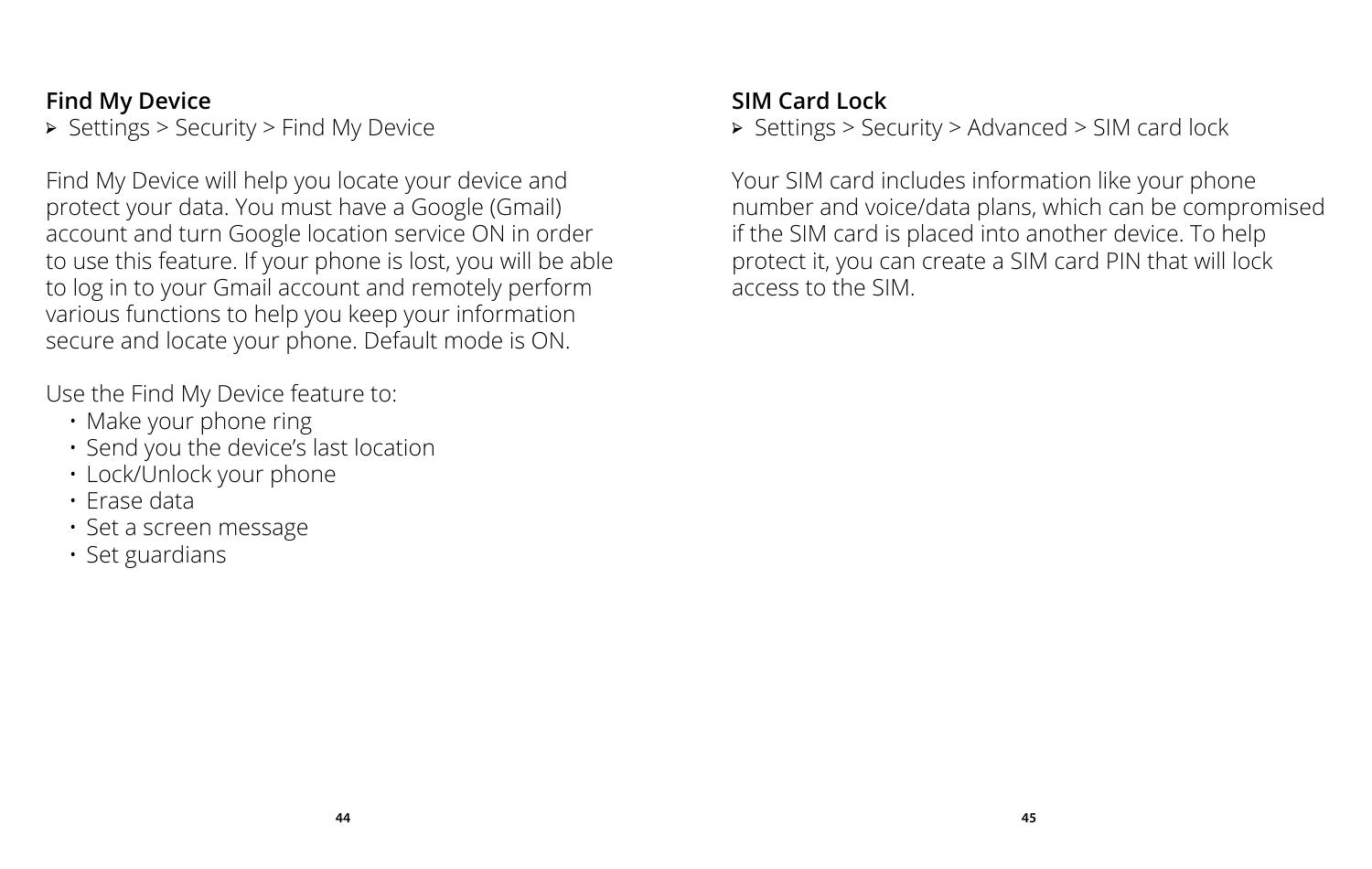### **App Pinning**

← Settings > Security > Advanced > App pinning

App pinning allows you to pin an app to the screen and block usage of all other functions of the phone including calling, texting and other frequently used apps. This feature is very helpful if you want to lend your phone to another user, such as a child, so that they can only use the pinned app. For example, if you pin YouTube, it is the only function they will be able to use. However, the pinned app may open other apps and personal data may then be accessible. If you want to share your device with someone, it is best to set them up as a guest user.

When you want to return to regular usage mode, hold the Back and Recent Apps buttons at the same time for a few seconds. To unpin an app, you may need the authorized user's security PIN, pattern or password.

#### **Permission manager**

← Settings > Privacy > Permission manager

Some apps, like the camera, microphone, or location services, access features of your device when they are running in the background and not just when you are using the app. You can give or deny such access to each app and set your device to notify you when access is requested for each category you select.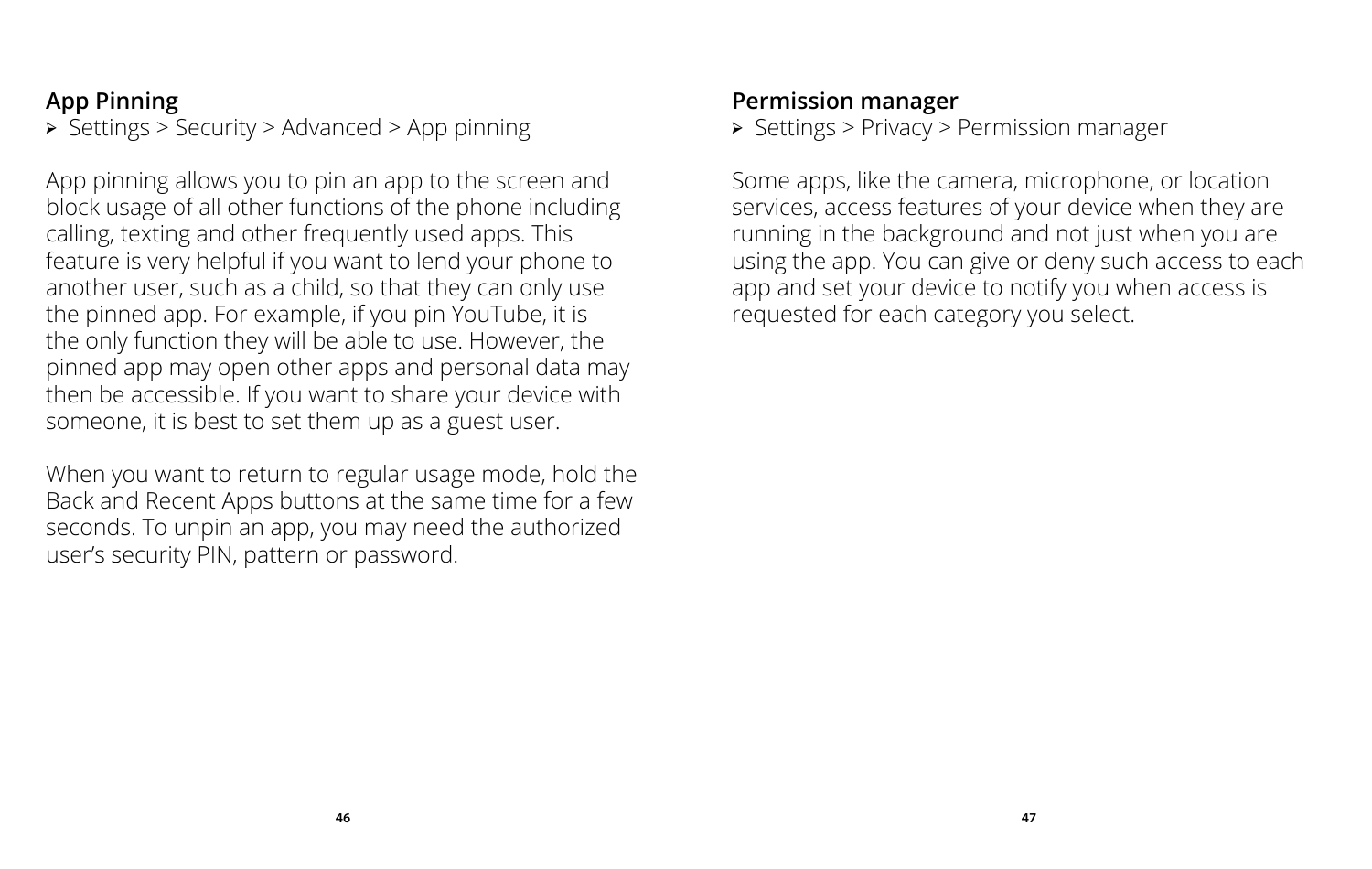## **Wi-Fi**

← Settings > Network & internet > Wi-Fi ON/OFF

Wi-Fi is a term used for a wireless network technology that provides wireless high-speed internet and network connections without using the data allocated to your service plan. When Wi-Fi is turned ON, your device automatically scans for available networks and displays them. You may be required to enter a password to connect.

When you select a public/unprotected network, you are automatically connected to that network. Connecting to a public Wi-Fi network can leave your personal data vulnerable, so it is important that you connect to known, secure networks and set up passwords as necessary.

#### **Wi-Fi Share**

← Settings > Network & internet > Wi-Fi > Select connected Wi-Fi > SHARE icon

You can generate a QR code that contains the credentials of your Wi-Fi network so that guests, or those who might need only temporary access to your Wi-Fi, can safely connect by scanning the QR code with their phone's camera.

Devices must be running on Android 10 or newer and must support the Easy Connect Wi-Fi standard for this feature to work. Not all devices will be compatible.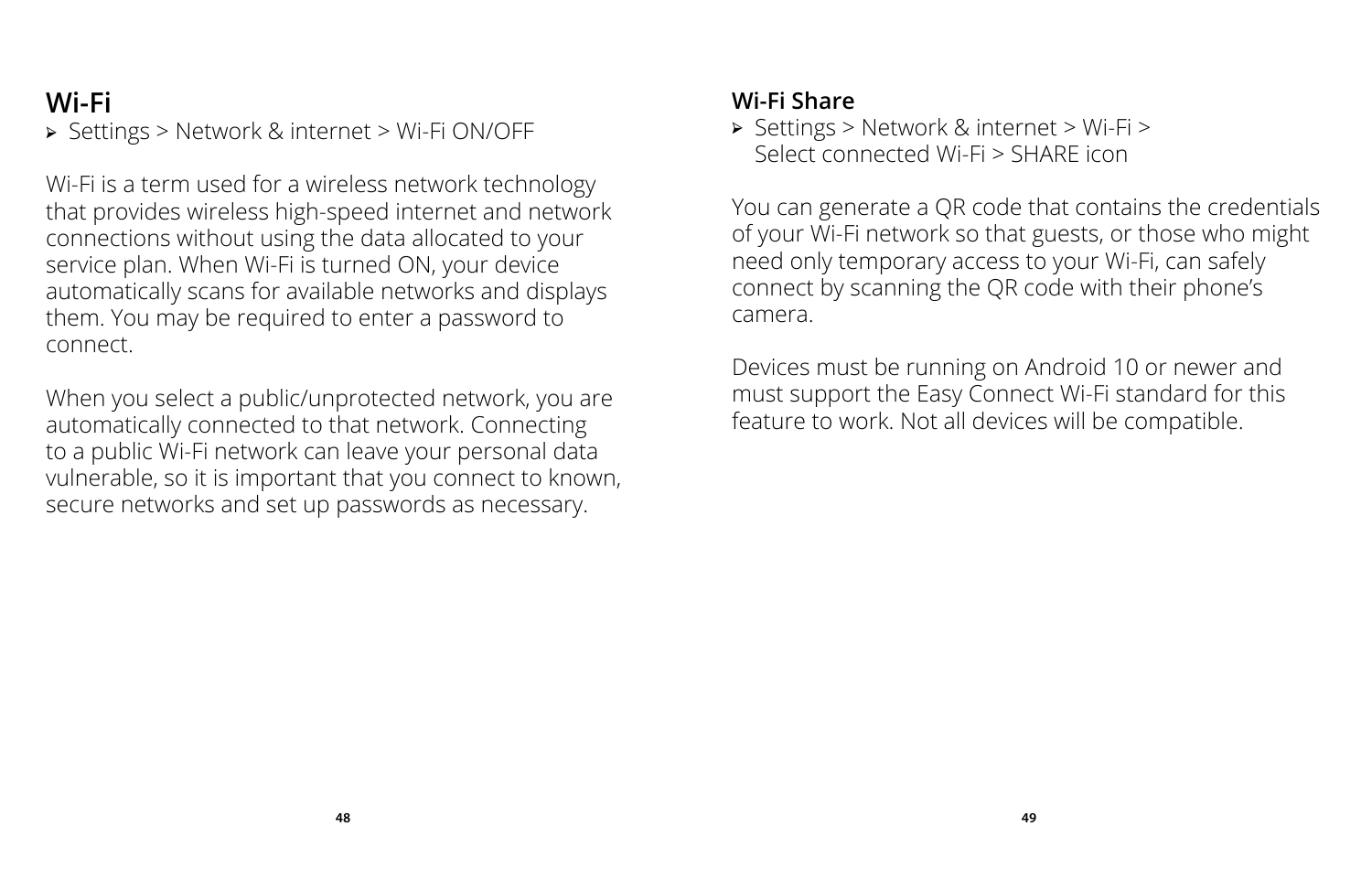## **HEALTH AND SAFETY INFORMATION**

| $FCC$ ID#       | 2AJ0TTA-1374 |
|-----------------|--------------|
| <b>SAR Head</b> | 1.44 W/Ka    |
| <b>SAR Body</b> | 1.09 W/Kg    |
| HAC rating      | M3/T3        |

**WARNING! Before You Start.**<br>This product can expose you to chemicals including lead, which is known<br>to the State of California to cause cancer and birth defects or other reproductive harm. For more information go to www.P65Warnings.ca.gov.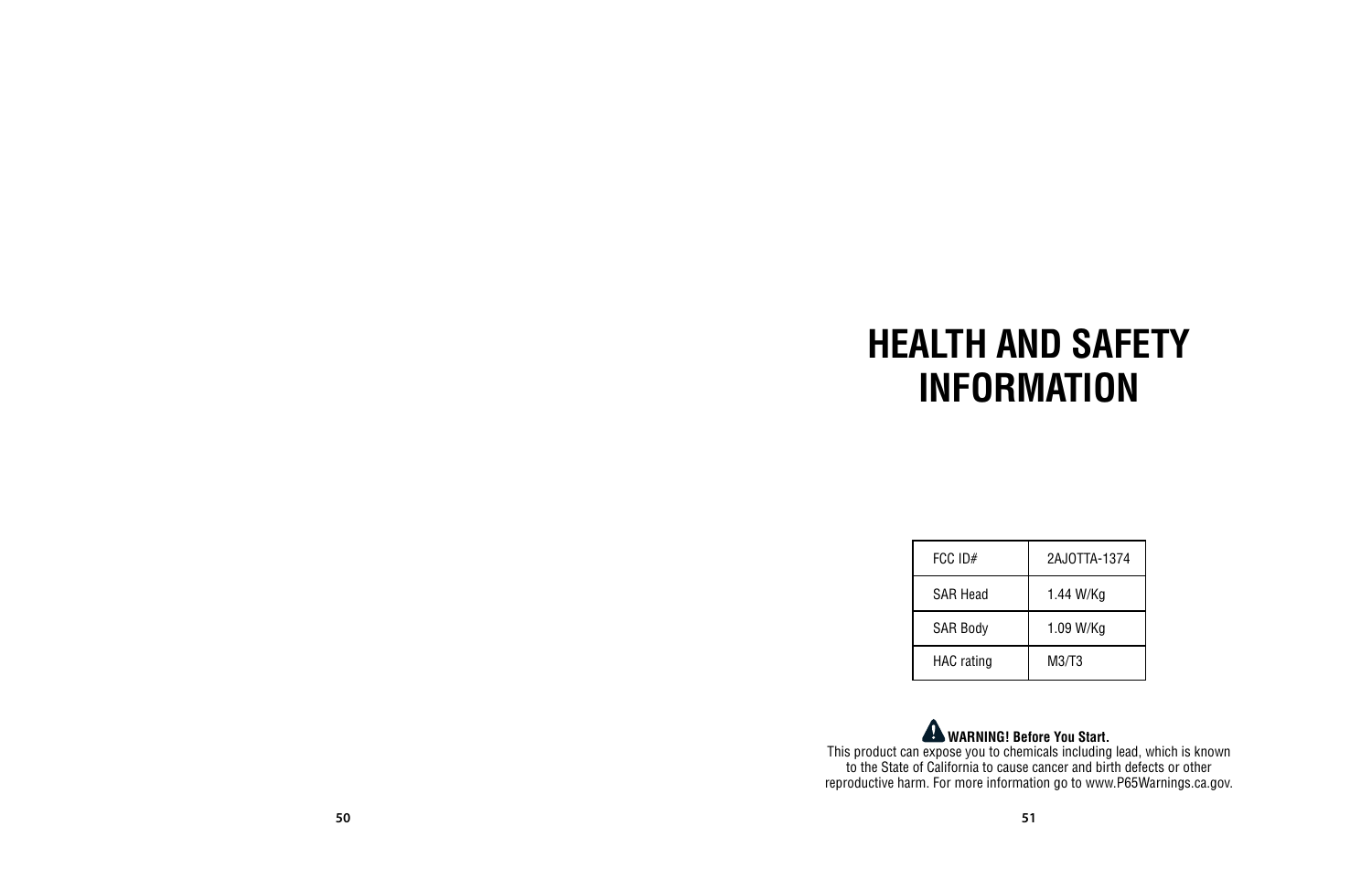#### **For your safety**

Read these simple guidelines. Not following them may be dangerous or against local laws and regulations. For further information, read the complete user guide.

#### **SWITCH OFF IN RESTRICTED AREAS**

M Switch the device off when mobile phone use is not allowed or when it may cause interference or danger, for example, in aircraft, in hospitals or near medical equipment, fuel, chemicals, or blasting areas. Obey all instructions in restricted areas.

#### **ROAD SAFETY COMES FIRST**

Obey all local laws. Always keep your hands free to operate the vehicle when driving. Your first consideration while driving should be road safety.

#### **INTERFERENCE**

All wireless devices may be susceptible to interference, which could affect performance.

#### **AUTHORIZED SERVICE**

Only authorized personnel may install or repair this product.

#### **BATTERIES, CHARGERS AND OTHER ACCESSORIES**

Use only batteries, chargers, and other accessories approved by HMD Global for use with this device. Do not connect incompatible products.

#### K**EEP YOUR DEVICE DRY**

If your device is water-resistant, see its IP rating in the device's technical specifications for more detailed guidance.

#### **GLASS PARTS**

⁄.ஒ\

**The device and/or its screen is made of glass.** This glass can break if the device is dropped on a hard surface or receives a substantial impact. If the glass breaks, do not touch the glass parts of the device or attempt to remove the broken glass from the device. Stop using the device until the glass is replaced by authorized service personnel.

#### **PROTECT YOUR HEARING**

To prevent possible hearing damage, do not listen at high volume levels for long periods. Exercise caution when holding your device near your ear while the loudspeaker is in use.

#### **Safety and texting while driving**

Safety should be every driver's first priority. Drivers must obey all local laws that may include restrictions on the use of mobile phones or accessories while driving. If use is legal, always keep your hands free to operate the vehicle while driving and use a hands-free device whenever possible. Suspend calls in heavy traffic or hazardous weather. Get to know your mobile phone and its features and make any necessary information inputs prior to driving. Do not input data or engage in text messaging while driving. Mobile phones should not be used when use may be a distraction to the driver.

The Cellular Telecommunications & Internet Association (CTIA) has published further info and tips on safe use of mobile phones at www.ctia.org/consumer-tips, which we encourage you to review.

### **Feature-specific information**

#### **Parts and connectors**

Do not connect to products that create an output signal, as this may damage the device. Do not connect any voltage source to the audio connector. If you connect an external device or headset, other than those approved for use with this device, to the audio connector, pay special attention to volume levels.

#### **Messaging**

You can send text messages that are longer than the character limit for a single message. Longer messages are sent as two or more messages. Your service provider may charge accordingly. Characters with accents, other marks, or some language options, take more space, and limit the number of characters that can be sent in a single message.

#### **Maps and positioning**

Contents of digital maps may sometimes be inaccurate and incomplete. Never rely solely on the content or the service for essential communications, such as in emergencies.

#### **Flashlight**

If your phone has a flashlight and you are using it, be careful when touching the LED as it may feel hot. Always switch off the flashlight before putting the phone in your pocket or handbag.

#### **Product and safety info**

#### **Network services and costs**

Using some features and services, or downloading content, including free items, require a network connection. This may cause the transfer of large amounts of data, which may result in data costs. You may also need to subscribe to some features.

**Emergency calls Important:** Connections in all conditions cannot be guaranteed. Never rely solely on any wireless phone for essential communications like medical emergencies.

Before making the call:

- Turn the phone on.<br>• If the phone screen
- If the phone screen and keys are locked, unlock them.
- Move to a place with adequate signal strength.
- 1. On the home screen, tap ...
- 2. Type in the official emergency number for your present location. Emergency call numbers vary by location.
- $3.$  Tap  $\epsilon$ .
- 4. Give the necessary info as accurately as possible. Do not end the call until given permission to do so.

You may also need to do the following:

- Put a SIM card in the phone. If you don't have a SIM, from the lock screen, tap **Emergency call**.
- If you are unable to unlock your device you can still make a call to an emergency number by tapping **Emergency call** from the lock screen.
- Switch the call restrictions off in your phone, such as call barring, fixed dialing, or closed user group.
- If the mobile network is not available, you may also try making an internet call, if you can access the internet.

#### **Take care of your device**

Handle your device, battery, charger and accessories with care. The following suggestions help you keep your device operational.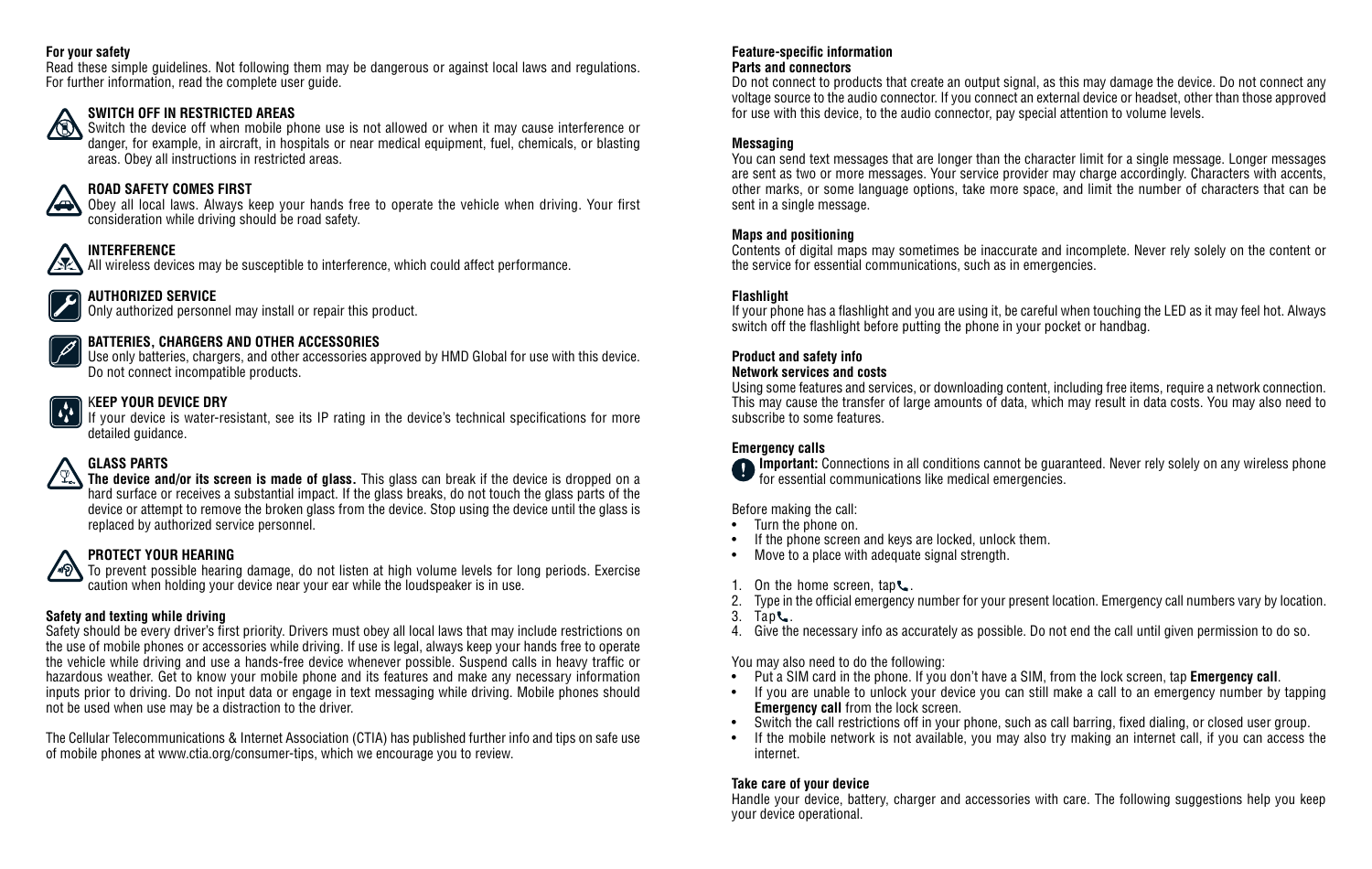- Keep the device dry. Precipitation, humidity, and all types of liquids or moisture can contain minerals that corrode electronic circuits. If your device gets wet, remove the battery if possible, and let the device dry.
- Do not use or store the device in dusty or dirty areas.
- Do not store the device in high temperatures. High temperatures may damage the device or battery.
- Do not store the device in cold temperatures. When the device warms to its normal temperature, moisture can form inside the device and damage it.
- Do not open the device other than as instructed in the user guide.
- Unauthorized modifications may damage the device and violate regulations governing radio devices.
- Do not drop, knock, or shake the device or the battery. Rough handling can break it.
- Only use a soft, clean, dry cloth to clean the surface of the device.
- Do not paint the device. Paint can prevent proper operation.
- Keep the device away from magnets or magnetic fields.
- To keep your important data safe, store it in at least two separate places, such as your device, memory card, or computer, or write down important info.

During extended operation, the device may feel warm. In most cases, this is normal. To avoid getting too warm, the device may 5 automatically slow down, close apps, switch off charging, and if necessary, switch itself off. If the device is not working properly, take it to the nearest authorized service facility.

#### **Recycle**



Always return your used electronic products, batteries, and packaging materials to dedicated collection points. This way you help prevent uncontrolled waste disposal and promote the recycling of materials. Electrical and electronic products contain a lot of valuable materials, including metals (such as copper, aluminum, steel, and magnesium) and precious metals (such as gold, silver, and palladium). All materials of the device can be recovered as materials and energy.

#### **Crossed-out wheeled bin symbol**

The crossed-out wheeled bin symbol on your product, battery, literature, or packaging reminds you  $\mathbb{R}^n$  that all electrical and electronic products and batteries must be taken to separate collection at the end of their working life. Do not dispose of these products as unsorted municipal waste: take them for recycling. For info on your nearest recycling point, check with your local waste authority.

#### **About Digital Rights Management**

When using this device, obey all laws and respect local customs, privacy and legitimate rights of others, including copyrights. Copyright protection may prevent you from copying, modifying, or transferring photos, music, and other content. See the online user guide for further information about DRM.

#### **Battery and charger info**

Do not attempt to remove the battery or back cover, as you may damage the device. The battery can be charged and discharged hundreds of times, but it will eventually wear out. When the talk and standby times are noticeably shorter than normal, to replace the battery, take the device to the nearest authorized service facility.

#### **Chargers**

Charge your device with the 1-CHUSQ302-097 charger. Some of the accessories mentioned in this user guide, such as charger, headset, or data cable, may be sold separately.

#### **Battery and charger safety**

Once charging of your device is complete, unplug the charger from the device and electrical outlet. Please note that continuous charging should not exceed 12 hours. If left unused, a fully charged battery will lose its charge over time.

Always keep the battery between 15°C and 25°C (59°F and 77°F) for optimal performance. Extreme temperatures reduce the capacity and lifetime of the battery. A device with a hot or cold battery may not work temporarily.

Obey local regulations. Recycle when possible. Do not dispose as household waste.

Do not expose the battery to extremely low air pressure or leave it to extremely high temperature, for example dispose it in a fire, as that may cause the battery to explode or leak flammable liquid or gas. Do not dismantle, cut, crush, bend, puncture, or otherwise damage the battery in any way. If a battery leaks, do not let liquid touch skin or eyes. If this happens, immediately flush the affected areas with water, or seek medical help. Do not modify, attempt to insert foreign objects into the battery, or immerse or expose it to water or other liquids. Batteries may explode if damaged.

Use the battery and charger for their intended purposes only. Improper use, or use of unapproved or incompatible batteries or chargers may present a risk of fire, explosion, or other hazard, and may invalidate any approval or warranty. If you believe the battery or charger is damaged, take it to a service center or your phone dealer before continuing to use it. Never use a damaged battery or charger. Only use the charger indoors. Do not charge your device during a lightning storm.

To unplug a charger or an accessory, hold and pull the plug, not the cord.

Additionally, the following applies if your device has a removable battery:

- Always switch the device off and unplug the charger before removing the battery.
- Accidental short-circuiting can happen when a metallic object touches the metal strips on the battery. This may damage the battery or the other object.

#### **Small children**

Your device and its accessories are not toys. They may contain small parts. Keep them out of the reach of small children.

#### **Medical devices**

Operation of radio transmitting equipment, including wireless phones, may interfere with inadequately shielded medical devices' function. Consult a physician or the medical device's manufacturer to determine if it is adequately shielded from external radio energy.

#### **Implanted medical devices**

To avoid potential interference, manufacturers of implanted medical devices recommend a minimum separation of 15.3 centimeters (6 inches) between a wireless device and the medical device. Persons who have such devices should:

- Always keep the wireless device more than 15.3 centimeters (6 inches) from the medical device.
- Not carry the wireless device in a breast pocket.
- Hold the wireless device to the ear opposite the medical device.
- Switch the wireless device off if there is any reason to suspect that interference is taking place.
- Follow the manufacturer directions for the implanted medical device.

If you have any questions about using your wireless device with an implanted medical device, consult your health care provider.

#### **Information on health**

The U.S. Food and Drug Administration (FDA) and the U.S. Federal Communications Commission (FCC) published statements and questions and answers concerning mobile phones and health. HMD Global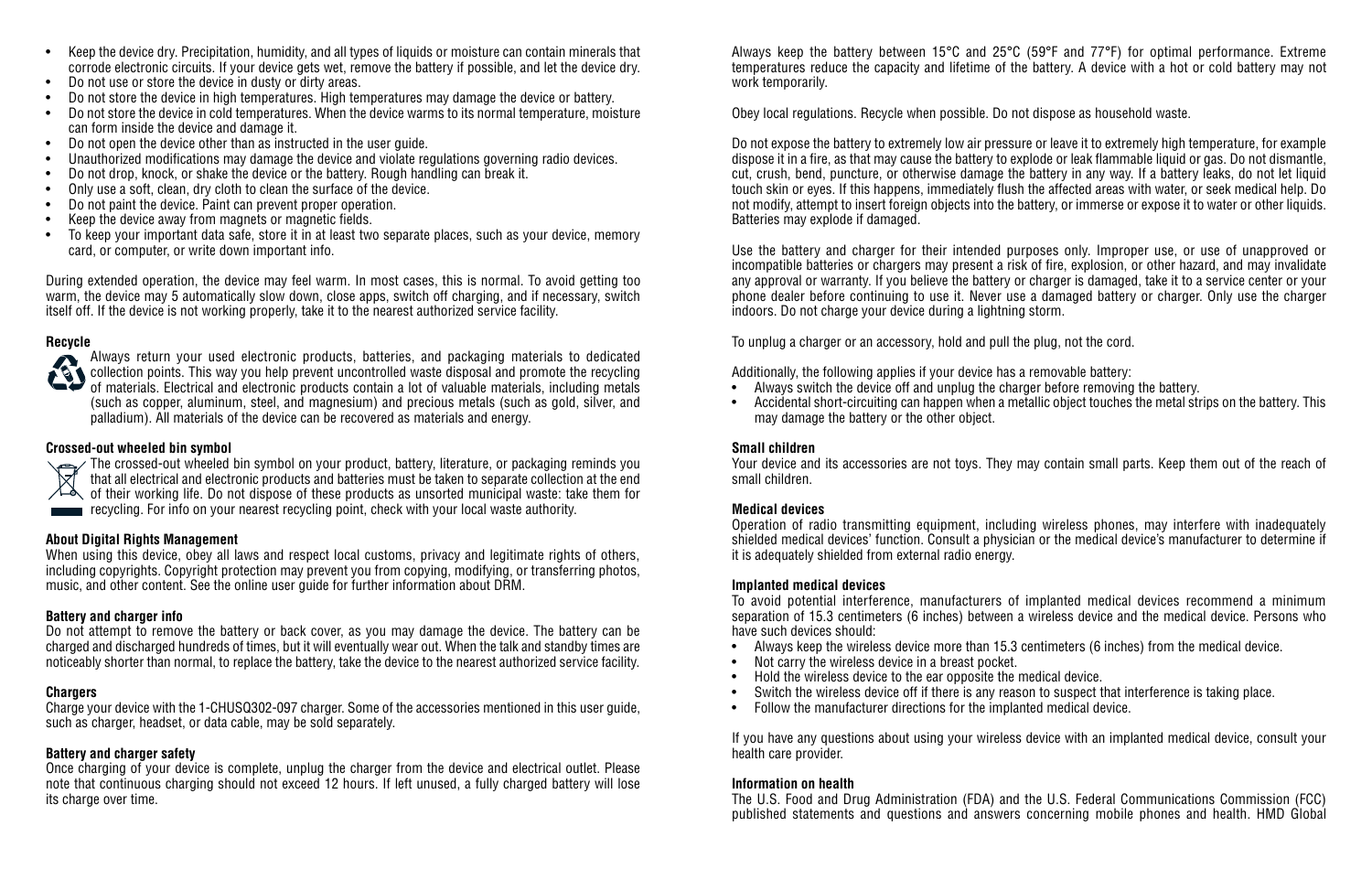encourages you to visit these websites for updated information. You can access the FDA website at www.fda. gov/Radiation-emittingProducts/RadiationEmittingProductsandProcedures/ HomeBusinessandEntertainment/ CellPhones/default.htm and the FCC website at www.fcc.gov/engineering-technology/electromagneticcompatibility-division/radio-frequency-safety/faq/rf-safety. Additional health-related information is available from the World Health Organization (WHO) at www.who.int/mediacentre/factsheets/fs193/en/ and from The National Cancer Institute ("NCI") at www.cancer.gov/about-cancer/causes-prevention/risk/radiation/cellphones-fact-sheet. In the event that you are concerned about possible health effects, the FDA suggests that you limit your own or your children's radio frequency (RF) exposure by limiting the length of calls or by using handsfree devices.

#### **Hearing**

**Warning:** When you use the headset, your ability to hear outside sounds may be affected. Do not use the **All headset where it can endanger your safety.** 

Some wireless devices may interfere with some hearing aids.

#### **Vehicles**

Radio signals may affect improperly installed or inadequately shielded electronic systems in vehicles. For more info, check with the manufacturer of your vehicle or its equipment.

Only authorized personnel should install the device in a vehicle. Faulty installation may be dangerous and invalidate your warranty. Check regularly that all wireless device equipment in your vehicle is mounted and operating properly. Do not store or carry flammable or explosive materials in the same compartment as the device, its parts, or accessories. Do not place your device or accessories in the air bag deployment area.

#### **Potentially explosive environments**

Switch your device off in potentially explosive environments, such as near gas stations. Sparks may cause an explosion or fire resulting in injury or death. Note restrictions in areas with fuel; chemical plants; or where blasting operations are in progress. Areas with a potentially explosive environment may not be clearly marked. These usually are areas where you are advised to switch your engine off, below deck on boats, chemical transfer or storage facilities, and where the air 8 contains chemicals or particles. Check with the manufacturers of vehicles using liquefied petroleum gas (such as propane or butane) if this device can be safely used in their vicinity.

#### **Certification information (SAR)**

This mobile device meets guidelines for exposure to radio waves as set forth by the Federal Communications Commission (FCC). Refer to the following.

#### **FCC RF Exposure Information**

Your handset is a radio transmitter and receiver. It is designed and manufactured not to exceed the emission limits for exposure to radio frequency (RF) energy set by the Federal Communications Commission of the U.S. Government. The guidelines are based on standards that were developed by independent scientific organization through periodic and thorough evaluation of scientific studies. The standards include a substantial safety margin designed to assure the safety of all persons, regardless of age and health. The exposure standard for wireless handsets employs a unit of measurement known as the Specific Absorption Rate, or SAR. The SAR limit set by the FCC is 1.6 W/kg. The tests are performed in positions and locations (e.g. at the ear and worn on the body) as required by the FCC for each model. The highest SAR value for this model handset as reported to the FCC when tested for use at the ear is 1.44 W/kg, and when worn on the body in a holder or carry case, is 1.09 W/kg.

Body-worn Operation; This device was tested for typical body-worn operations with the handset kept 1.0 cm from the body. To maintain compliance with FCC RF exposure requirements, use accessories that maintain a 1.0 cm separation distance between the user's body and the handset. The use of belt clips, holsters and similar accessories should not contain metallic components in its assembly. The use of accessories that do not satisfy these requirements may not comply with FCC RF exposure requirements, and should be avoided. The FCC has granted an Equipment Authorization for this model handset with all reported SAR levels evaluated as in compliance with the FCC RF emission guidelines. SAR information on this model handset is on file with the FCC and can be found under the FCC ID Search section of www.fcc.gov/oet/ea/ after searching on FCC ID 2AJOTTA-1374. Additional information on Specific Absorption Rates (SAR) can be found on the FCC website at www.fcc.gov/general/radio-frequencysafety-0.

To send data or messages, a good connection to the network is needed. Sending may be delayed until such a connection is available. Follow the separation distance instructions until the sending is finished.

During general use, the SAR values are usually well below the values stated above. This is because, for purposes of system efficiency and to minimize interference on the network, the operating power of 9 your mobile is automatically decreased when full power is not needed for the call. The lower the power output, the lower the SAR value. Device models may have different versions and more than one value. Component and design changes may occur over time and some changes could affect SAR values.

For more info, go to www.sar-tick.com. Note that mobile devices may be transmitting even if you are not making a voice call.

Your mobile device is also designed to meet the United States Federal Communications Commission (FCC) guidelines. FCC ratings for your device and more information on SAR can be found at http://transition.fcc. gov/oet/rfsafety/sar.html.

The World Health Organization (WHO) has stated that current scientific information does not indicate the need for any special precautions when using mobile devices. If you are interested in reducing your exposure, they recommend you limit your usage or use a hands-free kit to keep the device away from your head and body. For more information and explanations and discussions on RF exposure, go to the WHO website at www.who.int/peh-emf/en.

#### **FCC notice**

This device complies with part 15 of the FCC rules. Operation is subject to the following two conditions: (1) This device may not cause harmful interference, and (2) this device must accept any interference received, including interference that may cause undesired operation. For more info, go to www.fcc. gov/ engineeringtechnology/electromagnetic-compatibility-division/radiofrequency-safety/faq/rf-safety. Any changes or modifications not expressly approved by HMD Global could void the user's authority to operate this equipment. Note: This equipment has been tested and found to comply with the limits for a Class B digital device, pursuant to part 15 of the FCC Rules. These limits are designed to provide reasonable protection against harmful interference in a residential installation. This equipment generates, uses and can radiate radio frequency energy and, if not installed and used in accordance with the instructions, may cause harmful interference to radio communications. However, there is no guarantee that interference will not occur in a particular installation. If this equipment does cause harmful interference to radio or television reception, which can be determined by turning the equipment off and on, the user is encouraged to try to correct the interference by one or more of the following measures:

Reorient or relocate the receiving antenna. Increase the separation between the equipment and receiver. Connect the equipment into an outlet on a circuit different from that to which the receiver is connected.

Consult the dealer or an experienced radio/TV technician for help